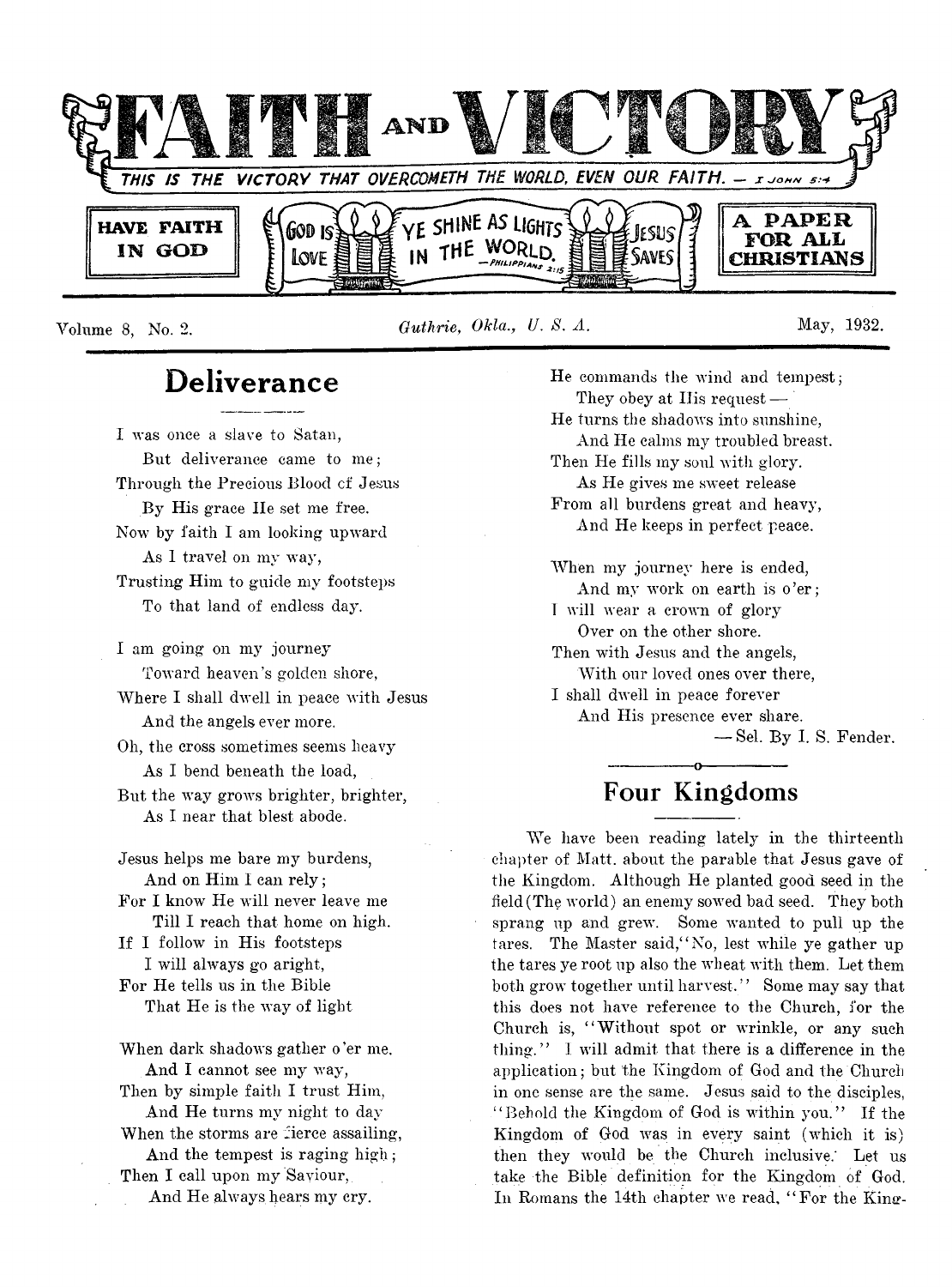**dom of God is not meat and drink,(doing of certain things) but righteousness and peace and joy in the** Holy Ghost." If we have righteousness, joy and peace in our souls, then we are in the Kingdom and the Kingdom is in us and we constitute the Church without **spot or wrrinkle or such thing.**

**But there is another application of the Kingdom and the Church which exists in the world and has to be** recognized by us if we get a true conception of con**ditions as they really exist. In the eleventh and tw'elveth verses of Matt, the eighth chapter Jesus says that certain children of the Kingdom shall be cast out into outer darkness: there shall be weeping and gnashing of teeth. So we see by this scripture that there are some who claim to be of the Kingdom that are recognized as such, yet in the end they will be \cast out into outer darkness. Some one may say** that in the morning Church the power of God was so **great in the Church of God at Jerusalem that no one** durst join himself to them. It was, no doubt, so far **as Luke could see and know; but we find that Paul soon after that had much grief with false brethren and those who came in to spy out their liberty in** Christ. Elijah was a mighty prophet of God, mighty in deeds and favored of God and he at one time **complained to God that he was the only one in Israel and they sought his life; but God saw' more than he saw and answered, " I have seven thousand in Israel."**

**Man cannot see as God sees in every thing and** in all things, and it is well that it is so, that God may **still be God.**

**In one sense of speaking, there are four Kingdoms** in the world today, the "Potters Clay Kingdom of **God,77 those that are born again and see the Kingdom because the Kingdom of God is within them and they constitute the Church of God wdiich He has purchased with His own blood, the Church that is without spot or** wrinkle or any such thing. Then there is a sense in **which those that profess to be in the Kingdom are considered the Kingdom of God and they mix themselves right in as much as possible with the real children of God. They are the tares spoken of by the Lord that cannot be rooted up unless the wheat is pulled up also. He calls it the Kingdom of God because they will not be separate and many of them look so much like the real wheat and are so closely connected with** influence that if pulled up some wheat would be pulled **up with them, so the Lord says, ' ' Let them both grow\* together.77 There is a third kingdom which is the kingdom of Satan and every unsaved soul is a member of that kingdom whether they know' it or not. If they** **believe in Christ with a repenting heart; God will translate them into the Kingdom of God.**

**There is also a fourth Kingdom, that is universal and it is the Power of God which extends over the Kingdom of Satan not allowing him to get beyond his decree, but allowing him to use those who will not yield to God to fulfill the prophecies of evil deeds and to show' up the wickedness in the hearts of those who reject Christ. Satan could not touch Job, neither his property until he got permission from God. This proves the universial Kingdom of God over the Kingdom of Satan or the power of God over the power of Satan. Men cannot do to you more than God permits them to do. He may permit them to do wickedly with you that their hearts might be manifested and that you** might be proven. The only safe way for the child of **God when persecution is on or perplexing and trouble; ome things burden is to continually say, " Thy will be done.77 Keep pliable in Ilis hands. Remember He is fitting you to dw ell in** *Heaven* **with Him.**

**— Fred Pruitt**

# **-------------- (>--------------- What A Christian Will Do**

**Christians will love God as it said in Deut. 6: 5, " Thou shalt love the Lord thy God with all thine heart and with all thy might.77 They will obey God in everything as He has said in John 14: 15, " If ye love me, keep my commandments.7 7 1 John 5: 3 says, for this is the love of God that we keep his commandments, and His commandments are not grievous. They will love their enemies as He has said in Matt. 5: 44, " I say unto you, love your enemies, bless them that curse you, do good to them that hate you and pray for them which despitefully use you and persecute you; that you may be the children of your Father which is** in heaven."

Now, we all want to go to heaven. If so, we will have to love and obey His words, be meek, humble, kind, gentle and tender-hearted. Matt. 5: 5, "Blessed are the meek: for they shall inherit the earth."" **Humble yourselves in the sight of the Lord, and He shall lift you up. Yea, all of you be subject one to** another, and be clothed with humility; for God resist**eth the proud and givetli grace to the humble. Be kind, as He has said in Luke 6: 35, but love ye your enemies and do good and lend, hoping for nothing again and your reward shall be great, an<J ye shall be the children of the Highest, for He is kind unto the unthankful and the evil. Be gentle, as He has said in 2 Tim. 2: 24, the servant of the Lord must not strive,**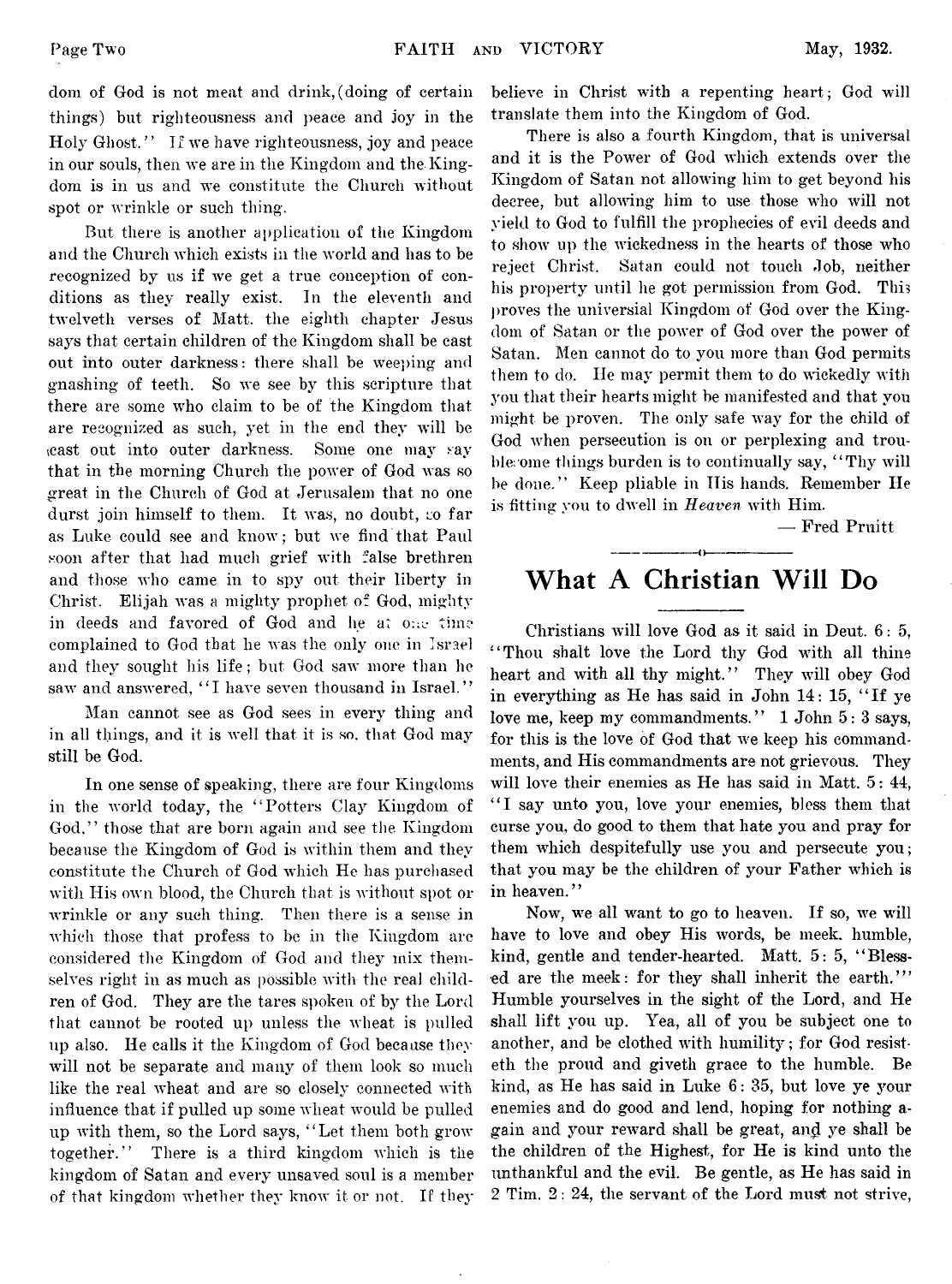**but be gentle unto all men, apt to teach-—teach what ? Teach the Word of God, teach them how to live to please God; be patient, forbearing, longsuffering or bear with. Be kind and tender-hearted, as He has said in 2 Kings 22: 19. When our hearts are hard, we will not heed God's word, but if our hearts are tender, we will love to do what the Word says, and we will be merciful as He has said in Luke 6: 36, be ye therefore merciful as your Father in heaven. Be merciful with them that hate us and persecute us, be patient, and longsuffering, kind and loving to all and doing unto others as you would have them do unto you, as He has said in Luke 6: 31, " As ye would that men do unto you, do also unto them likewise." If you would like to be treated right, treat everybody the same way as you want them to treat you. Who is it that wants to be treated mean and turned down, as the saying is? You would rather be treated as a friend; surely you want people to treat you as a friend. We are all one in Christ; if that is so, then let us act like it and treat one another that way by doing to others as we would have them do unto us. Now, if we are one as Christ prayed for us in the 17th chapter of St. John, it is for what purpose ? That the world may believe that Thou hast sent Me. If we want to convince the world that we are the true Church of God, we** *MUST BE ONE,* **(not as one) but one in Christ that the signs will follow. If we can't prove this by our works in love with the signs following, there is something wrong —not on God's part, but on our part, for He said these** signs will follow them that believe, and He meant for **us to be one: " The glory which thou gavest me I have given them that they may be one even as we are one. ' ' Being in Christ will make us all one. " I in them and thou in me that they may be made perfect in one, (what, Lord) that the world may know that thou hast sent me and hast loved them as thou hast loved me." He prayed the Father, " I will that they also whom thou hast given me be with me where I am that they may behold my glory which thou hast given me." Now if we ever expect to see His glory, we will have to be** one here in this time world. If we are not one here, **we cannot expect to be one over there. If we are not** one here, we are just not in Christ. Some one is out **of Christ, so let all pray and search the Word of God in prayer, seeking" His will and way and He will lead us all alike by the Holy Ghost, If we are led by the Holy Spirit, we will all see alike and all speak the same and all be one in Christ. — A. A. McGlasson.**

People who uphold a false preacher are as guilty **as the preacher. Sheep will not follow a stranger.**

### **JESUS IS CCMUNG SCON**

**Jesus is coming, 0 glorious message,**

Coming for you, and ior me: **Every-where signs of His blessed appearing**

**Are written, on land and on sea,**

**Shows the giad tidings to those who are careless, To all who are willing to hear;**

**Unto those who are ready, and watching and waiting Our Lord will in glory appear—**

**Sing and rejoice, ye in whom is His Spirit, Let praises ascend to the throne.**

**Xn Him is true mercy and judgment and justice Not one but His own will lie take in,**

**Souls living in Sodom, refusing to harken, To flee from the haunts of sin.**

**Cry out for the rocks and the mountains to hide them From the face of the Fairest of Fair.**

**0, the sad lamentation of those who have waited. And now, too late, their doom must share;**

**Millions are there, and thousands still going Hell's moving beneath to make room.**

**Is there one who can picture the scene of the wretched In this demon-fought region of doom?**

**Now! is the time to think—to consider, Tomorrow the curtain may fall;**

**God's finger is writing, even now, very plainly A message for you on the wall.**

**Send for one to interpret, as did King Belshazzar, If you can understand it, my friend.**

**0, the voice of depression, woe, and disaster Bespeak of the time of the end—**

**Only those who are ready will mount as the eagle To glories no mortal man can tell;**

**Near, is Christ 's coming, time ends in judgment, Will it mean for you, heaven or hell?**

**—■ Ethel Meadows**

**' ' Oh, the unfathomable sweetness there is in Jesus! Everything that leads to Him, that stands in** sight of Him, that in any way belongs to Him, is sweet. **The very odor of His name is an " ointment poured forth. ' ' The true Christian feels that he could no more live for an hour without Jesus than he could live for an hour without air, under water. There is something delightful in this sense of utter dependence upon Jesus."**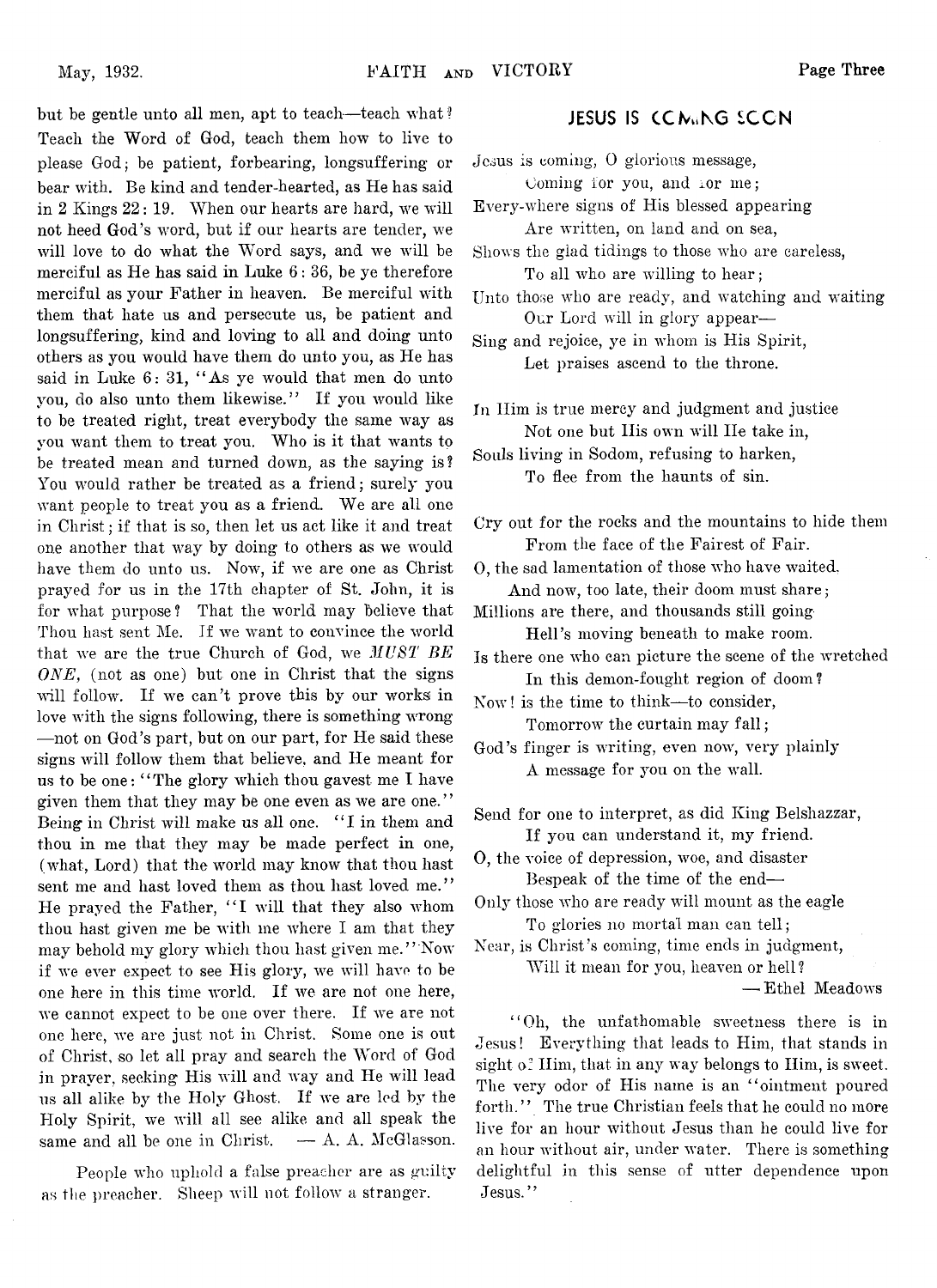# **"FAITH AND VICfOKY"**

Tuis paper is edited and published each month (ex**cept August of each year which is Gamp-meeting month and we omit this month to attend these meetings) by Fred Pruitt, assisted by Mary A. Pruitt, and other consecrated workers at Faith Publishing Plouse, 920 W. Mansur Ave., Guthrie, Okla.**

**Entered as second-class matter June 10, 1930 at the post office at Guthrie, Oklahoma under the Act of March 3, 1879.**

### **S ubscription P rices**

**The " Faith and Victory" paper will be sent one whole year to any address for twenty-five cents. A roll of five papers will be sent each month to any address for one whole year for one dollar, or a roll of twelve papers will be sent each month to any address for a whole year for two dollars. If you send** in a list of ten different addresses, the paper will be **sent a whole year to all of them for** *two* **dollars.**

### inaan manaan manaan manaan manaan manaan manaan manaan manaan manaan manaan manaan ma

**A complete religious paper printed and sent out every month in the year except August in the interest of all Christians. It teaches salvation from sin, sanctification for believers, unity and oneness for which Jesus prayed as recorded in John 17: 21 and manifested by the apostles and believers after Pentecost. By God's grace we teach, preach and practice the gospel of the Lord Jesus Christ, the same gospel which Peter, John and Paul preached, taught and practiced, including the Divine healing of the body. Jas. 5: 14, 15**

Co-operation of our readers is solicited, and will **be appreciated in any way the Bible and the Holy Spirit teaches you to do or stirs your heart. Bead Exodus** *25: 2;* **1 Chronicles 29: 9; 2 Cor. 9: 7, and Luke 6: 38.**

Free-will offerings sent in to the work will be **thankfully received as from the Lord and used in the** furtherance of the gospel work as God directs. All **personal checks and Post Office Money Orders should be made payable to Fred Pruitt or to Faith Pub. House.**

> **4'Work on, work on, nor doubt, nor fear, From age to age this voice shall cheer:— Whate'er may die or be forgot, Work done for God, it dieth not."**

**All-200-St-200-**ન‱—∞ FAITH PUBLISHING HOUSE. **920 W. Mansur St. Guthrie, Okla.**

**Phone No. 1523-J. TJ. S.** *A.* uiHMiiuHiimimiiimiiiiiiiiiiiiiiimiiiimiiiiiimiiimiiiiiiiiiiiiiiiiiiiiimiiiiiimiiiiiiiiiiiiiimiiiim

### **EDITORIALS**

James says, "If any man lack wisdom, let him **ask of God who giveth to all men liberally and upbraideth not: and it shall be given him." From the** way the people of this world are going we know that **they are not asking wisdom of God. Most of them** have wisdom of the world which is foolishness with **God. James adds that man should ask in faith, noth**ing wavering.

The epistle of James is chuck full  $\sigma^2$  good, whole**some advice for the child of God. He tells the brother of low degree to rejoice as he is exalted, and the rich** to rejoice in that he is made low, showing that to abide in Christ makes us all on a level. The low are raised up and the high are brought down, which is in harmony with the prophet Isaiah who said, "Every **valley shall be exalted, and every mountain and hill shall be made low: and the crooked shall be made straight, and the rough places plain." (Isa. 40: 4).**

The prophet was telling us what the salvation of **the Lord would do for folks that embraced it. He adds, "The glory of the Lord shall be revealed."**

**James says, "Blessed is the man that endureth temptation: for wdien he is tried he shall receive the crown of life." What a consolation this is to the** tried ones in Christ. This crown of lile is promised to them that love Him. If we love Him we will keep His words. He says that men are tempted when they **ai e drawn away with their own lust and enticed. When lust has conceived (gets into the heart) it bringeth** forth sin and sin when it is finished it bringeth forth **death (Spiritual death).**

James tells us to be swift to hear, slow to speak, slow to wrath, for the wrath of man worketh not the **righteousness of God. He tells us to be doers of the** Word, not hearers only, if we hear only we deceive our own selves. He says, if we look into the perfect **law of liberty (The Bible) and continue therein, a** hearer and a doer of the work, we shall be blessed **in this. He says it is possible for a man to seem to be religious, and by bridling not his tongue, (talks a lot) this man deceives his on heart and his religion is a vain religion. "Pure and undefiled religion is this; to visit the widows and the fatherless in their affliction and to keep himself unspotted from the** world. Do not be a spot with them in their unbelieving ways. Keep free from the world so you will **be in a position to serve God, lifting Christ up. What ,good wholesome advice, teaching and comfort the Christian finds in this first chapter of James and also in all the other chapters. The Lord has certainly**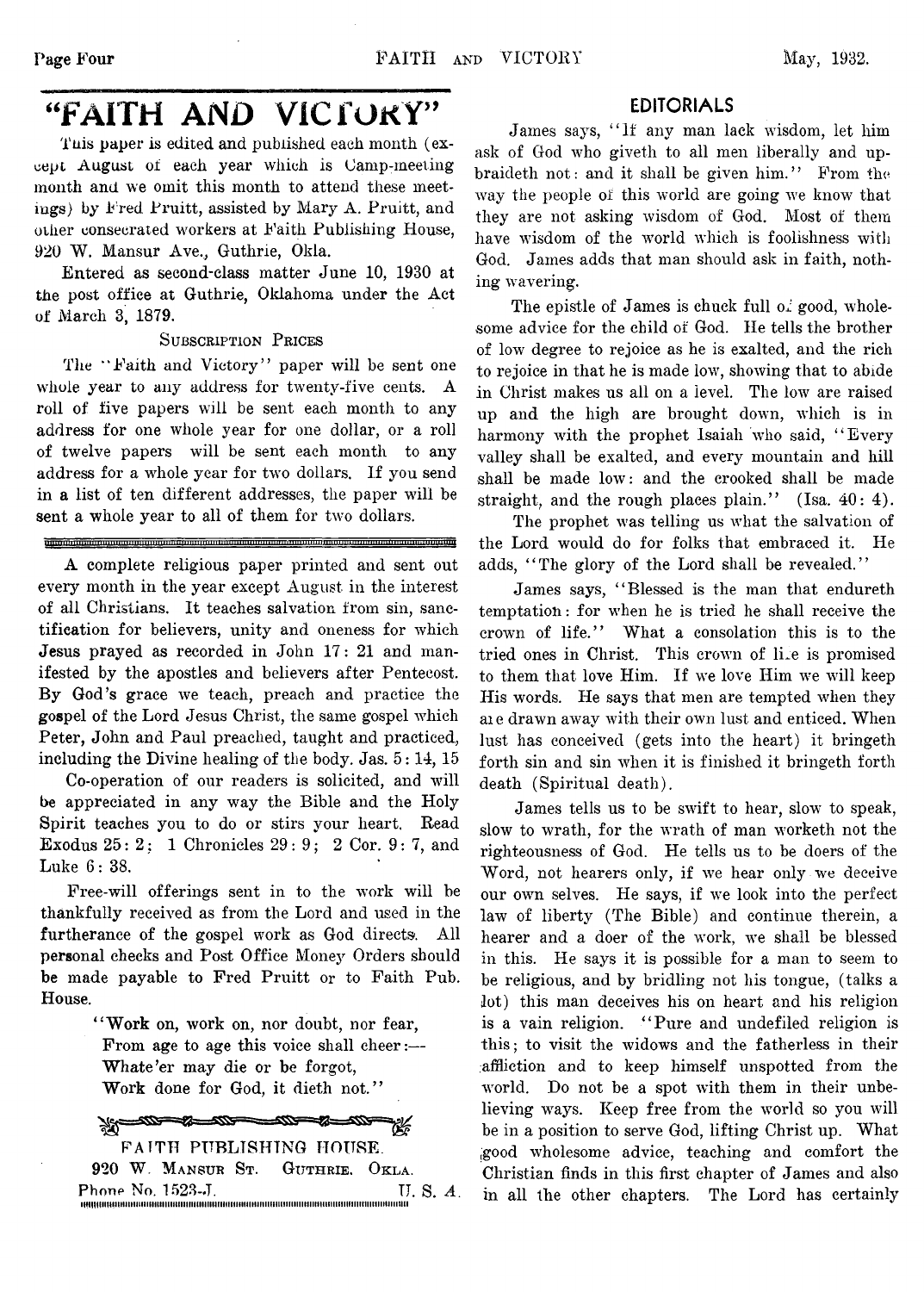**greatly supplied His people with food, bread from** heaven. We live by every word that proceeds .rom **the mouth of God. To be a doer of the Word is eating His flesh and drinking His blood and it makes strong heavenly life in the soul.**

### **o—o— o—o—o—o**

**On Saturday the 16th of April we went to the Boley, Okla. meeting in company with Bro. W. I. Miles and Brother and Sister G. W. Winn. We found the saints there happy in the Lord and pressing on in the true and holy way. They have not compromised an inch with the few drifting ones, but told us that they were further from those things than ever. It seems that the first thing that a compromiser does is to brand the true saints as extreme and fanatic. Generally, those ;who compromise want to take a following with them, and if they cannot do this, they will draw up a little to get a better grip We need not be surprised at those drifting. There always has been some going back and there always will be. They are anxious for others to go with them, even ■Ard's day, or he says " Of your own selves shall n arise, speaking perverse things to draw disciples** a ay after them." He warns us to watch.

**The meeting at Boley was going on good and the interest was good. There were five at the altar in Sunday morning service.**

**Bro. Miles and I returned home Monday, stopping br dinner at the home of Bro. C. S. Forbes, another** w<sup>di</sup>dier of Christ's, a partaker of the afflictions of the **gospel. Bro. and Sis. Winn remained to help through the meeting. Our souls are much refreshed by the fellowship of the saints at that place. May God bless them each and every one and encourage them to keep their eyes on Jesus and follow Him, not being of the world.**

**It is hard for some to remain in the humble, selfdenying way, because the worldly minded are making such a big show of religion and they lust after a large following. Men who lust after those things soon lose a vision of the cross and what it means and it comes easy for them to wrest the scriptures and jnis-apply them. They soon become willing to tell anything and in any way to gain their end in view, thinking that gain is godliness. They will fellowship anything and everything that will promote their earthly welfare. The thing has gotten hold of their heart and it pulls them right along. They are so loving and so clever, and have their influence weaved into others in such a way that they just pull them right on and on into darkness. Paul says, " Take heed that no man deceive you." Brethren, if we keep our**

eyes on Christ only and follow him in the humble, **crucified way an^ keep free from human influences, we will have fellew-ship with all others that are doing like-wise, and that number will make up the true followers of the Lord Jesus Christ.**

**I do not know of any time we have felt more free from the human institutions of men and human influences, compromising spirits of every kind, and have such deep decisions to preach and teach the truth at any cost.**

**The world as a whole is crying to ministers to preach smooth, easy things. Don't tell us about** the cross-bearing way. don't say anything about hell **and torment for the unbeliever, the hypocrite and the professor; preach love to us and liberty of consciences. Let us sear our consciences and do as we please. But God's Book says, " Preach the Word, be instant in season and out of season, reprove, rebuke with all long-suffering and doctrine. For the time wflll come when they will not receive sound doctrine: but after their own lusts will they heap to themselves teachers, having itching ears. And they shall turn away their ears from the truth and shall be turned unto fables." (An imagined thing).**

### $0 - 0 - 0 - 0 - 0$

**Putting faith in earthly things has wrecked many a pilgrim. We receive things from God through faith and without faith it is impossible to please Him. We are all the children of Abraham by faith. We are saved by grace through faith. We walk by faith. We live by faith. By faith we are healed. By faith these bodies wall be redeemed and fashioned like unto His glorified body; shall be changed from mortal to immortal. The just shall live by faith. Faith has stopped the mouths of the lions, and quenched the fire in the furnace. By faith Noah built the Ark. By faith Abraham offered up Isaac. By faith Moses obeyed God and God mightily used him to glorify His name. By faith they passed through the Red Sea. By faith Elijah was fed by the ravens. By faith the widow's oil and meal did not fail. Oh brethren, let us have faith in God. Jesus says to the disciples, (that means us) " Take no thought for vour** life. what ye shall eat; neither for the body what ye **shall put on." In order to make it plain to them what he meant, he said, " Consider the ravens: for they neither sow nor reap; which neit ier have store house nor barn; and God feedeth them, how much more are ye better than the fowls." In the 28th verse. " If then God so clothed the grass, which is today in the** field and tomorrow is cast into the oven, how much **more will He clothe you, 0 ye of little faith."**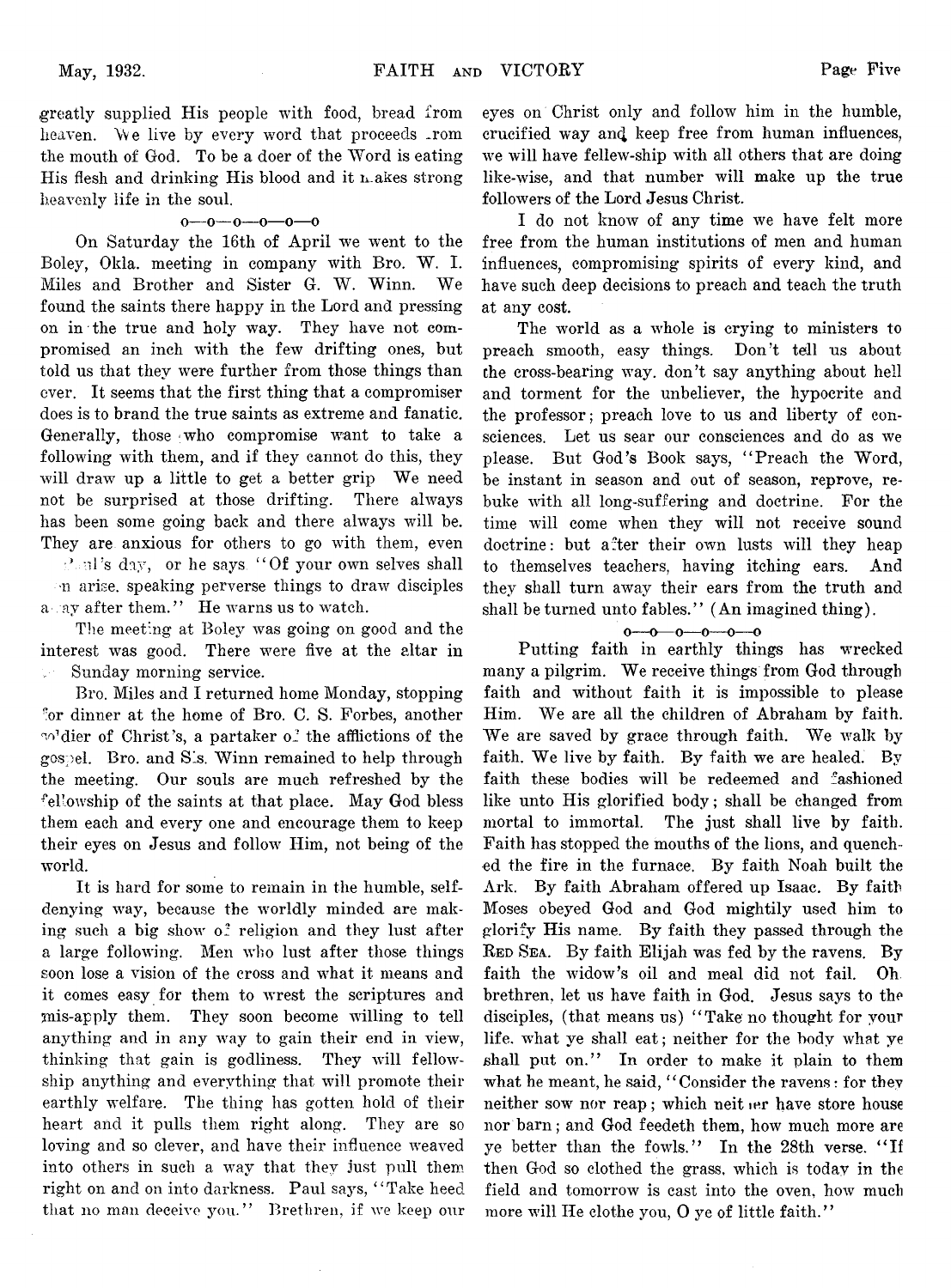**You will find these scriptures in the twelveth chapter of Luke. All teachings of Jesus are for us to have faith in God. He often rebuked the disciples for having so little faith. Reader, what does He think of you and me ? Let us live and teach in such a way that men will have increase of faith in God. Jesus is our pattern. Let us follow Him.**

**When you are calling upon God in prayer remember us here at the Office, as we mean by the grace of God to print and send forth the truth if it means living on bread and water. Our decisions for God and the truth of His Word are deeper and more settled than they ever were. Prayer changes things, so let us** all pray, and while we pray let us watch and keep obedient to His voice, the voice of Jesus. God witness**ed for Jesus and said with His voice from heaven, " This is my beloved Son, in whom I am well pleased, bear ye him." (Matt. 17:5).**

## **---------------o---------------** Meeting Report

**Bro. B. Douglas of Tulsa, Okla. held a week's meeting at Bristow, Okla., beginning on the 14th of Feb. and closing the 21st of Feb. This meeting was a precious soul-saving and edifying meeting. The Word was preached with the power and anointing of the Spirit. The Holy Ghost worked mightily in the meeting in carrying truth to the heart and convicting them of sin. Also in the homes conviction was deep m souls, and five got saved and several reclaimed. They leaped and praised God when the burden of sin and guilt rolled away. Twenty-five took part in the ordinances. For every soul that was brought to Jesus, great joy in heaven did resound. Truly I thank the Lord for all He is to me in this life. I feel more encouraged to live for the Lord than ever before in life. The dear Lord is so good to me that I have decided to be in life all that the Lord would have me to be. I truly thank the Lord for sparing me to get saved. I know it was through His mercy that I am saved to-night. By the prayers of the saints and the help of the Lord I 'm going through. — J. T. Johnson**

# **---------------o--------------- OBITUARY**

**Benjamin Franklin Davis was born January 25, 1882; died at his home seven miles west of Guthrie, Okla. March 24, 1932; age, 50 years, 1 month and 29 days. He was married Dec. 15, 1901, to Bertha A. Crow, near Livingston, Iowa, To this union were born nine children; his wife and two children having pre-** **ceded him in death.**

**Left to mourn his death were seven children, two grandchildren and six sisters. The children are: Audney, Evelyn, Mrs. Thelma Busbee, Paul, Polly, George and Beatrice. Two grandchildren: Harold Lee Davis, and Lewis Wade Busbee, all of Guthrie, Okla. The sisters are: Mrs. Alice Hall and Mrs. Lillie Summers, both of Unionville Mo., Mrs. Sarah Spence of Los Angeles Calif., Mrs. Mollie Hall, of Hutton Valley, Mo., Mrs. Lara Shoptaugh, Oakland, Calif, and Mrs. Mable Whittaker, Salt Lake City, Utah.**

**He became a Christian at an early age, and was called to the ministry at the age of 30 years, and since then has been a faithful worker in the Church of God.**

**Bro B. F. Davis lived near Guthrie for many years. Was a minister of the Gospel and had many friends. A good father and a good neighbor, rendering much service to the poor and needy.**

**He had not been in good health for several years and this winter he had a severe sick spell. He was** recovering through the prayers of the saints, but sud**denly took a sinking spell and fell asleep in Jesus.**

**The funeral services were held at the Saints' Chapel at Guthrie on Easter Sunday. The attendance was so large that not much more than half of the people could get in the building. Funeral severices were conducted by Fred Pruitt. Text used, Romans 10:15: " How beautiful are the feet of them that preach the gospel of peace, and bring glad tidings of good things."**

> **The time is swiftly rolling on, When I must faint and die; My body to the dust return And there forgotten lie.**

**Let perescution rage around, And anti-christ appear;**

- **My silent dust beneath the ground, Will no disturbance hear.**
- **Through heat and cold I 've often went, Through sorrow and distress,**

**To call poor sinners to repent, And seek the Saviour's face.**

- **My brother, preacher, boldly speak, And stand on Zion's wall,**
- **To receive the strong, confirm the weak, And after sinners call.**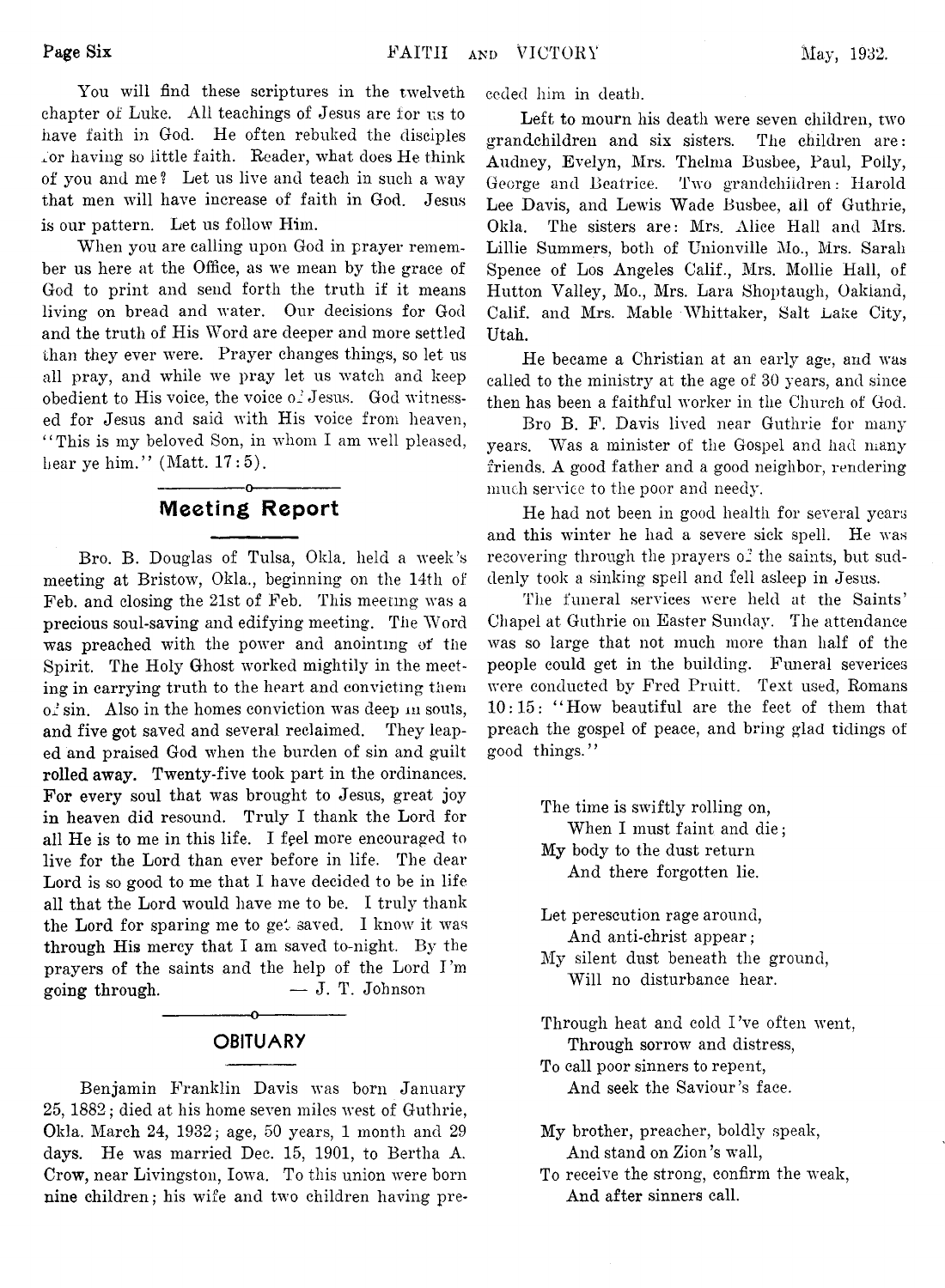**My brother preachers, fare-you-well, Your fellowship I love;**

**In time no more I shall you see; But soon we'll meet above.**

**My little children near my heart, And nature seems to bind; It grieves me surely to depart, And leave you all behind.**

**Oh, Lord a father to them be, And keep them from all harm, That they may love and worship Thee And lean upon thy arm.**

**My loving children, don't grieve for me, Neither lament nor moan, For I shall with my Jesus be, When you are left alone.**

**How often have you looked for me, And oft'-time seen me come; But now I must depart from thee**

**And never more return.**

**For I can never come to thee; Let not this grieve your heart, For you will shortly come to me Where we shall never part. —Sel. by Sister 0. B. Wilson**

### **ONE OF THE GREATEST MISSIONS OF GOD .**

**One of the greatest missions in life is distribution of " good gospel tracts." Tracts can go everywhere. Tracts know no fear. Tracts never tire. Tracts can be multiplied without end by the printing press. Tracts can travel at little expense. A tract can go to and fro by the saints of God and be a blessing to all, given to all and asks no collections. A tract talks to multitudes as well as one. A tract can also talk to one as well as to a multitude. A tract requires no steepled temples to tell their scriptural story. A tract tells the story in the kitchen, the parlor, the field as well as in the closet. A tract tells the story in a railraod coach and on the State highway. A tract tells the gospel story in the footpath around the steep hills and also on the greatest ships. A tract takes no notes of scoffs or persecutions, no one can betray a tract and they will answer all questions, yet they will**

**ted their story repeatedly, if you wish them to do so. They are printed to speak on every subject—in short, a gospel tract van be made the messenger of truth. A scriptural tract teaches all classes and benefits both saint and sinner. There are hundreds, yes, thousands of souls that have been led into salvation by some one giving them a good Bible tract that taught only the precious Word of God, that you nor I could never have reached, and a good tract has gone into many homes that Jesus in person never could have gone before they accepted the Bible plan of salvation. I have distributed hundreds and thousands of good clean gospel tracts, and they will live as long as the world stands. God's Word never faints.**

**If any gospel worker or any evangelist can prove to me a better work for God and souls, 1 wain them to do it, then I will take other work. There are hundreds and thousands that never go to church any where, and by distributing this Bible literature there has been hundreds and thousands that have gotten saved and embraced the gospel truths. I have distributed this good Bible literature for more than fifteen years, and have written some tracts, and the only thing I regret is, that I didn't have means enough to do more with, than I have done. In 1931 I only distributed fifteen thousand pieces of Books of John, The Acts of the Apostles, with other good straight Bible literature. So may God help every true saint of God to get all the Bible literature before the people that they can.**

**Yours, for God and souls, — John M. Doss**

**Brother Doss has severe pains in his neck—a nervous break-down. He asks the saints of God everywhere to pray for him.**

Send to Faith Pub. House for a sample of tracts **and** *Faith and Victory* **paper. 920 W. Mansur Ave. Guthrie, Oklahoma.**

# **---------------o------------ — God Lives, And Loves; And Cares**

**The passengers on a certain steamer out on the ocean were much perplexed and badly frightened. The fogs were gathering all around; but the chief mate of the vessel, to comfort the passengers, said, " You need not be the least uneasy; the fog extends only to a certain height above the vessel, and the captain is at the mast head, up above the fog; and it is he who is directing the vessel." Then their fears were banished; they knew that the captian could be trusted.**

**Have the fogs and mist ever gathered around**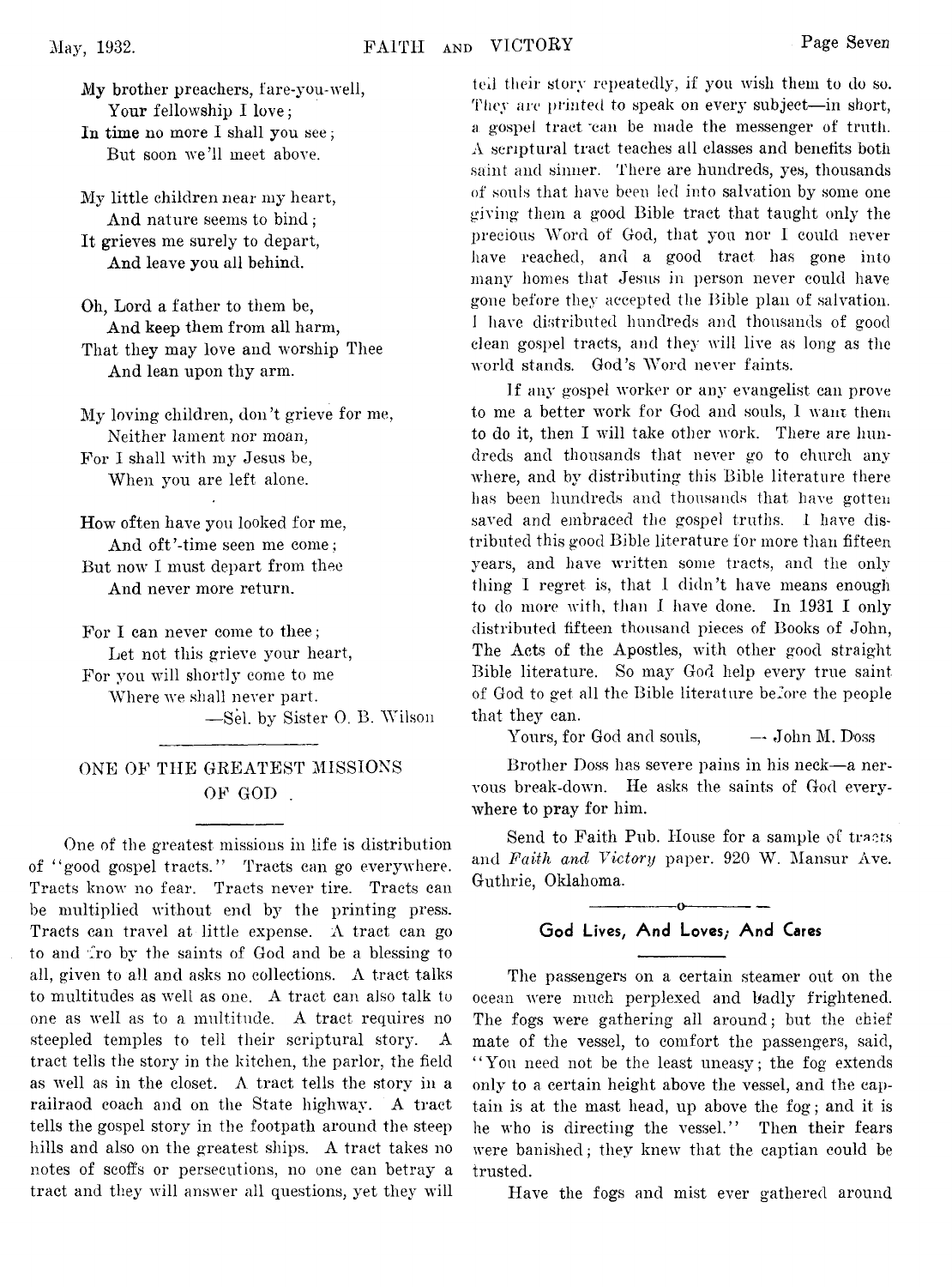**you'? Have you ever felt as though everything was going to pieces? Have you heard the breakers roar, telling you that the shore was near at hand and that to go ashore meant death, destruction ? George McDonald, that pious Scotchman, one time was puzzled by the black skies, and the noise and din ; but when he remem**bered that God was still on the Throne, he sang:

> **" Into His hand went mine,** And into my heart came He;

> **And I walked in a light Divine,**

**The path I had feared to see. "**

**So you may sing if you will. Put yourself in His hands and stay there. Do not be alarmed by noisy tongues, envious folks, ambitious, seLish soids. God knows. You are His special care; you have been bought with a price, and belong to Him. You may not see very far ahead along the way; but you do nor have to when you walk with Him, when you trust Him. Amid the encircling gloom you can, and should, say, with Newman:**

**' ' Keep Thou my feet; I do not ask to see**

**The distant scene; one step enough for me.' '**

**To know that He cares should be enough to banish all your fears. God is good, no matter what comes; and it. is ours to believe it and act our faith. A minister was one day talking to a number of boys. He told them of man who, because trials came to him, said, " God is not good." The man asked the boys, " What would you say if any one should make that statement in your hearing?" Instantly a lad with clenched fist, and flashing eyes, and indignation in his voice, replied, " I 'd tell him he lied. '' The reply was rather impolite ;** but the lad had the right idea, and was ready to uphold **it. God is good; and we may leave to Him the things we do not understand. " God is His own internreter, and He will make it plain." Settle it once for all that, God lives, and loves, and cares. That knowledge itself brings a blessing.**

> **' ' The world is wide In time and tide. And God is guide;** Then do not worry."

**Child of God, when you are tempted and tried above measure, remember God and what He wants to be to you, and what He is to you. Remember Browning's man who " sprang to his feet, stood erect, caught at God's skirts, and prayed." We all may do that. A woman one time, in dire distress, did not catch at God's skirts; but she just touched them, and her distress vanished. She prayed, doubtless, in her heart: and as I read history, sacred and profane. I learn that the men and women who went with God had learned to**

**pi ay. They believed that God lived, and loved, and answered prayer; and so under all circumstances they kept in touch with Him. " Ask, and ye shall receive," came from the heart of one who invited us to cast our cares on Him—All our cares.**

**A writer in one of our magazines tells that one time he had the privilege of riding from New York to Albamy on the engine of the Empire State Express. The engineer was a little, bronzed, weather-beaten man of fifty years. He ran around his engine with oil can in hand, then climbed to his cab and waited for the conductor's signal to start. When it came, he made a quick motion, seized the lever, and the train was off.** The writer said : "For exactly three hours the telegraph **poles sped past; and we rolled and thundered onward through towns, Milages, and cities over switches, across bridges and culberts, and through tunnels and viaducts, at the terrific rate of a mile a minute. The little man at the throttle looked straight out ahead at the two lines of glistening steel, one hand on the throttle, and the other ready to grasp the air brake. I was not afraid, for I saw that he was not. He spoke not a word, nor looked at me nor at the fireman who worked like a Titan. But I** *saw that his lips kept moving* **as he forced the flying monster forward. At last we reached Albamy. What a relief it was! My nerves were unstrung. I had enough for a lifetime.** The little engineer left the cab and was tenderly feel**ing the bearings, when I turned to the fireman, and asked, " Bill, why does he keep moving his lips while at the lever ? " " Who—the little old man ? Why, don't you** know? He always prays on a fast run. Twenty years he has run on this road with never an accident." The faster he ran the more he wrayed."

**Jesus is our example, The greater the pressure, the more He prayed. I have sometimes thought that He went to mountain tops to be nearer the Father** *Who Cared***. GOD LIVES, AND LOVES, AND CARES, AND ANSWERS PRAYER!**

> **" I know not by what methods rare, But this I know, God answers prayer. I know that He has given His word, Which tells me prayer is always heard. And will be answered soon or late; And so I pray and calmly wait. I know not if the blessing sought, Will come in just the way I thought; But leave the prayers with Him alone. Whose will is wiser than my own. Assured that He will grant mv quest, Or send some answer that is best. ' '**

> > **— G. B. K.**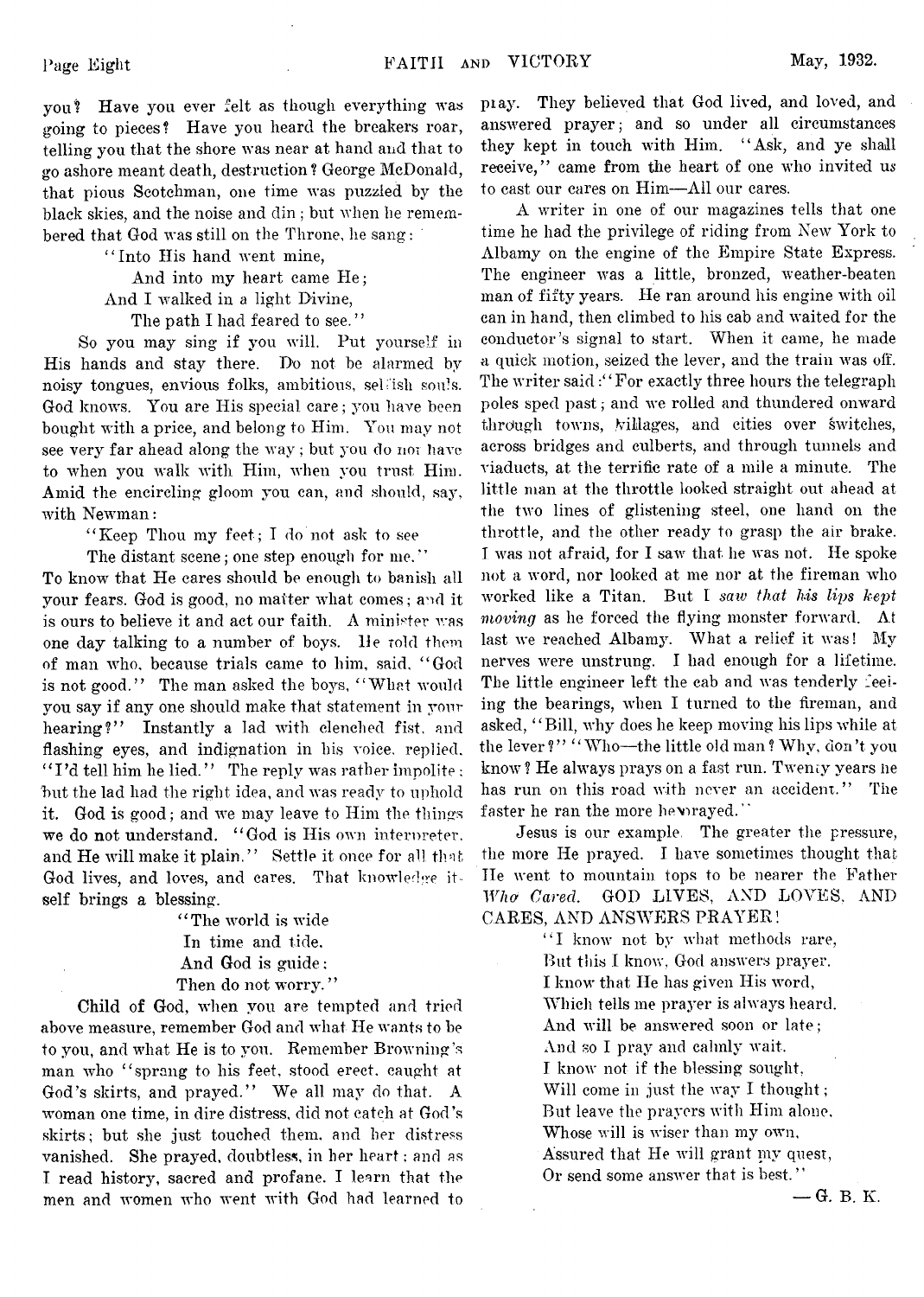

# « Young People's Section

# ARE WE READY?

**When we are at our daily work, Would we be ready if God came, Would lie have a welcome smile on his face Or sadly leave us and others claim ?**

**Now young people, we will be left After the older ones are gone ;**

**We can also reach the other shore**

**If we will ever faithfully press on.**

**We can hear the sounds of eternity,**

**Yes, it is coming in sight.**

**Young people, are we ready ?**

**Let Jesus be your light.**

**— Polly E. Davis**

# **EDITORIAL**

**The Word of God teaches us to grow in grace and the knowledge of our Lord Jesus Christ. We can glow in grace by giving heed to His Word and letting His will be fulfilled in our lives. Our Christian life is sustained and increased by being doers of the Word and not hearers only, deceiving our own selves. We must also increase in knowledge of Christ, that is, let the Spirit teach or impress us with a knowledge of Himself through meditation on His word or conversing with those who have a knowledge of Him. However, a knowledge of Him is not sufficient, unless we profit thereby. Many years ago one writer said: " It is not profound speculations, but a holy life that proves a man righteous and good. I had rather feel compunction than be able to give the most accurate definition of it. If thy memory could retain the whole Bible, and the precepts of all the philosophers, what would it profit thee without charity and the grace of God! 'Vanity of vanities! and all is vanity/ except only the love of God, and an entire devotedness to His service. ' '**

**In the concluding portion of the 4th chapter of Ephesians, the writer gives us exhortation as to our speech and conduct in this world while passing from time to eternity, and a few verses read thus: " Let no corrupt communication proceed out of your mouth, but that which is good to the use of edifying, that it may minister grace unto the hearers. And grieve not the Holy Spirit of God, whereby ye are sealed unto the day of redemption. Let all bitterness, and wrath, and anger, and clamour, and evil speaking, be rut away from you, with all malice. And be ye kind one to another, tender-hearted, forgiving one another, even as God for Christ's sake hath forgiven you." When we measure to this standard set forth, we will be that much more like our Example or Pattern, and**

**a conformity to His life is the ultimate aim of the Scriptures. I know of nothing that costs so little to** give and is so valuable to receive as kind words, sunny **smiles and thoughtful deeds; all of which makes life's road smoother for those around us. It cost so little to be kind, thoughtful and considerate, yet it means so much to those who are disheartened, down-and-out, and seem to have so little sunshine in their lives. The little kindnesses sometimes helps the most. Some one said, " Politeness is kindness kindly expressed,'7 so let us be kind and express it kindly in little deeds as well as larger ones. Jesus is our example in kindness. He helped the poor and needy, and finally gave His li;e for those who were unkind to Him. —L. D. P.**

# **A Word To The Boys**

For a long time we have felt the need of a mes**sage for the boys, as the boys are among the most interesting and important classes. I will tell you why, boys, because you are to become the future men of tomorrow.**

**We older people should be very much concerned about the boys—and we are; that is why this message is written. There are many snares to entrap the feet of the young. One of the worst is the public pool hall.**

**There are hundreds of these " open doors" in our Christian America. Consider for a moment, boys, what this means. These places are practically hotbeds for hatching out criminal plots, etc, If you will notice it is generally the idle, non-working class that infest these places, and you will never find a fellow too low to patronzie such resorts. Therefore, the o^ adage is true: " An idle mind is the devil's workshop," so we see when these idlers congregate in these places, it is generally with no good intent.**

**Then there are broken-hearted parents who go down to the grave in sorrow because o: a dear boy who drinks etc. Perhaps he is the only stay of their old age, Another instead of being a stay to his widowed mother, tramples on her heart which is already crushed with deep sorrow.**

**Boys, consider. Could you see the great army of criminals and " down- and- outers" all together, with the broken-hearted wives, mothers and chil**dren! My God, what a picture! Do you know, boys, **that these bloated-faced, red eyed, half-crazed men who are the cause of all this suffering, were once as innocent as you perhaps are now? You have no**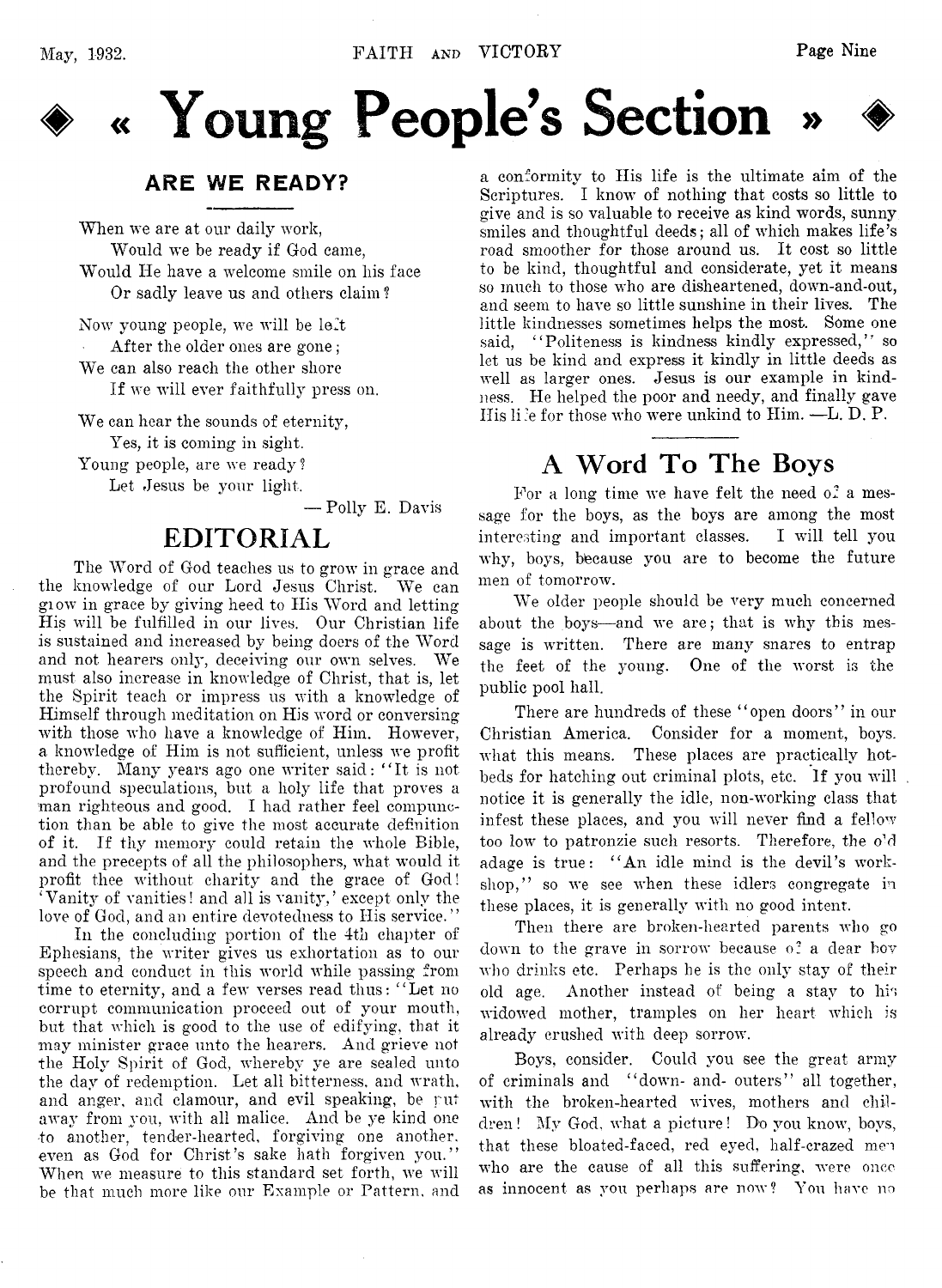**thought of becoming like them. Not one of them reached this place at a single bound.**

**The first downward step of many a boy was disobedience to parents. For his associates he chose wicked boys who used tobacco and swore. He thought it was manly to do these things and followed them right in their steps, — down, down, down. Soon he goes with them into an " open door," and if they have no money with which to buy, then a dive-keeper would not want him around. When he finds himself without money, God, or friends, with the exception of his broken-hearted mother, he is unable to help himself, except through prayers.**

**Boys! Boys!! Beware!! Do not take the first step in this downward course, for the end thereof are the ways of death. If you have commenced tins way, STOP NOW! — BEFORE IT IS TOO LATE !! Don't let Satan entrap you any further. Ask God to help you and have the courage to say " no." God will help you if you ask Him to do so.**

**Dear boys, will you give this earnest thought ? Look around you and notice the people who drink. Then look until you find a young man with a strong body, clean clothes, clean lips and teeth and rosy cheeks. His very actions say " no" to all bad habits. It is said that if a bell should toll every eight minuets, it would toll the death of a drunkard. Boys, get Christ in your hearts. He will fit you for life and fit you for heaven. — From an interested mother.**

### **RCUGE SPEAKS**

**Rouge speaks— it tells a story Not so pleasant to the ear, But listen to it, daughters, It is one you need to hear.**

**It says you are not satisfied With what the Lord has made,**

**Your cheeks should be more rosy— They're not the proper shade.**

- **It tells of hours late at night, Oft' hides the mark of sin;**
- **It tries to catch the passing eye Of women?— no, of men.**
- **It tells there's something hidden In a pleasure loving heart;**
- **Of pride, deceit and too, with these You do not care to part.**
- **It bids to look how fair I am, Attraction is its goal,**

**And it reveals the secret—**

**Something's lacking in the soul.**

**Girls, rouge is a flame from the devil's pit, Just a brand to mark his own;**

**Then daughters of Zion, for Jesus' sake,**

**Leave the devil's belongings alone.**

**—Ethel Meadows**

# **The Tree of Knowledge of Good and Evil**

**We are going to write about a tree that is of great importance to every man and woman in the world. This tree is the tree of knowledge of good and evil, first planted in the garden of Eden, by God. It was planted for a test and for a type. It stands in the " midst" today and every man, woman and child who has come to the years of accountability know this tree. Listen to the conversation of the serpent with the woman. (Gen. 3). Many people have had similar conversations with the devil before they entered into knowledge of sin, crime and shame. God does not tell us to converse with the devil. He tells us to resist the devil and he will flee from us. If we are a Christian we must walk in the light that God has given us that light is Jesus Christ, the light of the world. He is the light. (John 1:9).**

**When I was a child many preachers used tobacco. God sent light on the filthy evil habit. Today most every one who uses it knows they are under condemnation. God sent light on tea and coffee. It was not hard for the true Christian to give it up. Dr. W. J. Hardy says, that tea contains six grains of theine to the ounce; coffee six grains of caffeine to the ounce. He says, five grains of either theine or caffeine will kill a cat or rabbit in a few minutes if injected into the blood. Then came another conversation with the devil about the neck-tie, and with it came all sorts of compromise and worldiness— cold, formal, dead meetings, making merchandise of the gospel. God's Word says, it would be so in the last days.**

**Thank God for the " elect" ; those chosen in Christ Jesus. Like Him, they are in the world, but not of the world. Through the spirit they are eating of the tree of life— the words of Jesus. They have in them that well of water springing up into everlasting life, that Jesus offered to the woman at Jacob's well in Samaria. —Bro. and Sis. J. E. Wetzel**

**o o o o o** 

**Guthrie, Okla.— Dear Young People: I feel like** writing my little testimony through the Young **People's Section this month. I sure do enjoy read**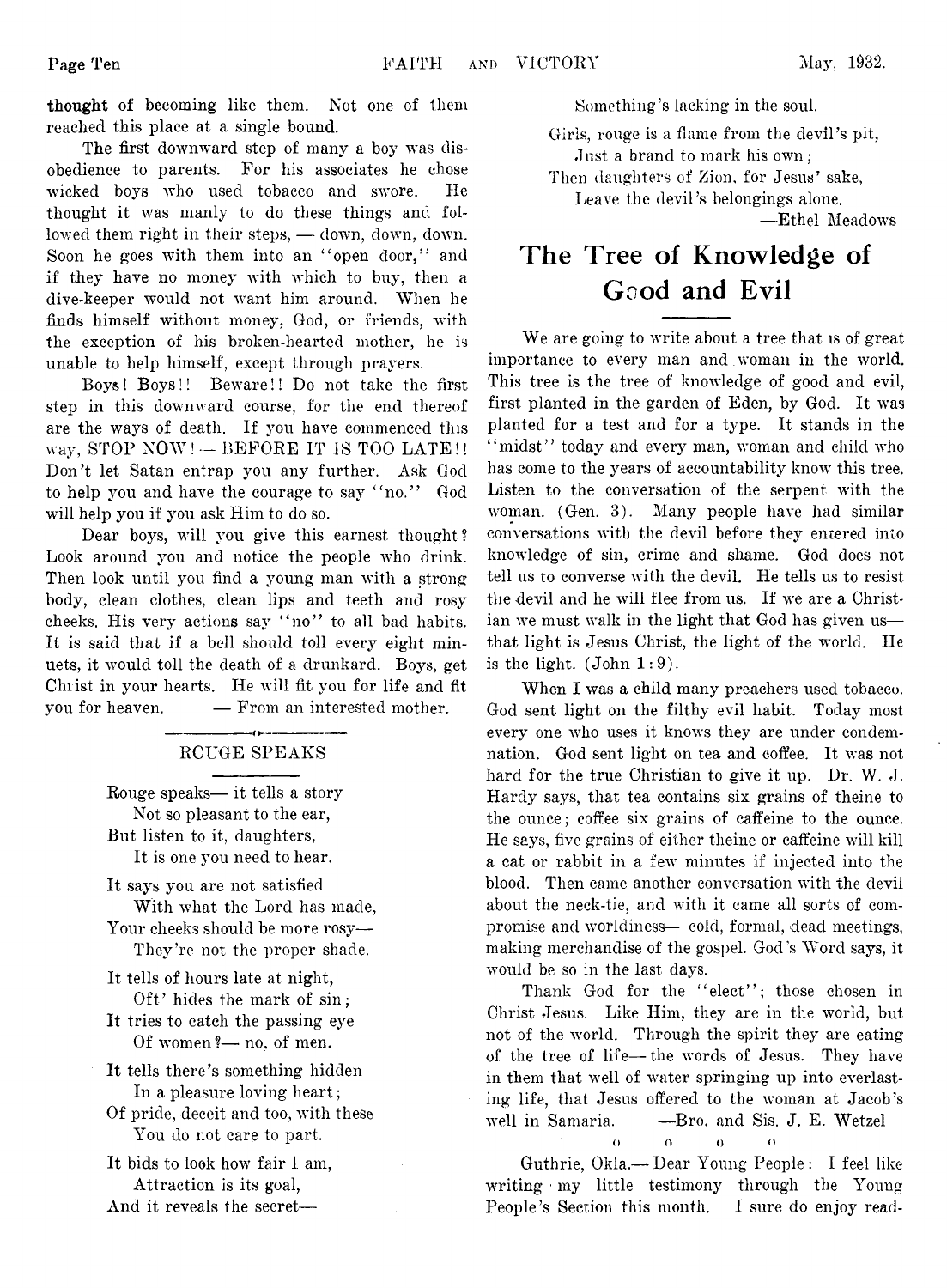**May, 1932**

**ing the testimonies and articles of the young people, and also the other part of the paper.**

**I surely am thankful for this Bible way, and that there aie a few honest souls that are still clinging to the old time gospel. It sure takes a close walk with Jesus in these days as they are so evil. The old devil** is after every one he can get, and he is after the young **people too; really more so than the older saints, because he wants to get the young folks so when the older ones are gone there will be no one to preach the gospel, but let us be on the guard against the enemy of our soul.**

**We have many temptations and trials to go through but don't give up, but count it as joy. " My brethren, count it all joy when ye fall into divers temptations;" (James 1: 2). Some have given up when going through a strong temptation. Let us not do this, but look to the Lord for help. He will help you, if you will only ask Him to do so. Don't be afraid to ask. He says in His Word to ask and ye shall receive.**

**Jesus says in His Word, " The wages of sin is death, but the gift of God is eternal life. " I am sure we all want eternal life but still there are many that go on in sin and they seem not to care, but when they come to the judgment bar of God they will wish they could have eternal life. This does not mean we will always live on this earth, but it means we shall live up in heaven with God eternally.**

**I am certainly glad that Jesus came to this world and gave himself for us. I am glad that Jesus saves, heals, and keeps us each day. Let us work and do all we can for the Lord in every way possible. Pray for me.**

**Your Brother in Christ, — B. Carl Miles**

*o* **o o o**

**Kunnamkulam, India — Dear Bros, and Sisters: Greetings to you in His precious name. I am glad to testify for our Lord through this paper, and tell you what He has done for me. Even from my birth my parents had consecrated me for the Lord. Though I had all along been brought up in a Christian home under Christian influences, it pains me to recollect the times I had sometimes yielded to Satan and his ways. God was speaking to me all those days to give up myself for Him. He led me through different channels to teach me that the material side of life is not to be coveted, and that complete success in life** can only be achieved by giving up my ways for His **ways, and entirely submitting myself to His will, and allowing myself to be guided and led by Him.**

**" But seek ye first the Kingdom of God, and His righteousness, and all these things shall be added unto you." (Matt. 6:33). How true this is. He**

**has supplied my needs wonderfully,\*and protected me from dangers. I have tasted the Lord and found Him good.**

**As a baby I was baptised, according to the custom** of the Syrian Church, (my parents were members **of the Syrian Church at that time), and when I began to know more and more about the Bible truths, I understood the meaninglessness of the infant baptism, and felt the need for a second baptism. On Feb. 14, 1932, I was baptised by my father, who is the elder of our Church here. Praise His wonderful name.**

**Most of the Christians here are Syrian Christians, who do not believe in the necessity of a believer's baptism. They are satisfied with the infant baptism they have received and mock at those who go in for a second baptism. A huge gathering of my friends and acquaintances were present at the pond where I was baptised. I wish and pray that they might look up to the cross of Christ, where they can find forgiveness for the guilt of their sins, believe in Him, get saved and baptised, and work in this land, to earn souls for our Lord.**

**I have consecrated my life for His work, and am working in His Vineyard. Pray that I might be a shining light to lead many to Christ.**

**Yours, in Christian service,**

**— Abraham, (son of Bro. Cherian in India).**

# **--------------- o--------------- Wholesome Advice**

**" My little children, these things write I unto you that ye sin not. " You are in danger if you do not be careful to stay inside the walls of Jerusalem, as there are wild beasts and especially lions outside, who are seeking whom they may devour, and there are numerous wolves who go about in sheep's clothing. The lion roars to get you confused, the wolves deceive. These are not inside the walls of Jerusalem, because it is lighted by the glory of the Son. Beasts love darkness because their deeds are evil neither cometh to the light lest their deeds be known (John 3 :19-20). Evil men and seducers are what we mean by beasts. The Kingdom of God is Jerusalem, salvation is the wall around** her. These are an allegory to represent your Christ**ian experience. The beasts have the spirit of their father, (John 8:44) that old serpent called the devil (Bey. 12:9). He is very cunning (2 Cor. 11:3). Opposer of God (2 Thes. 2:4). Remember how he enticed Eve, even so he is enticing you out of your safe habitation. Wolves destroy sheep without any regard to appetite. Lions bind by their mighty roar, and eat at their will (2 Tim. 2:26). A certain stroy**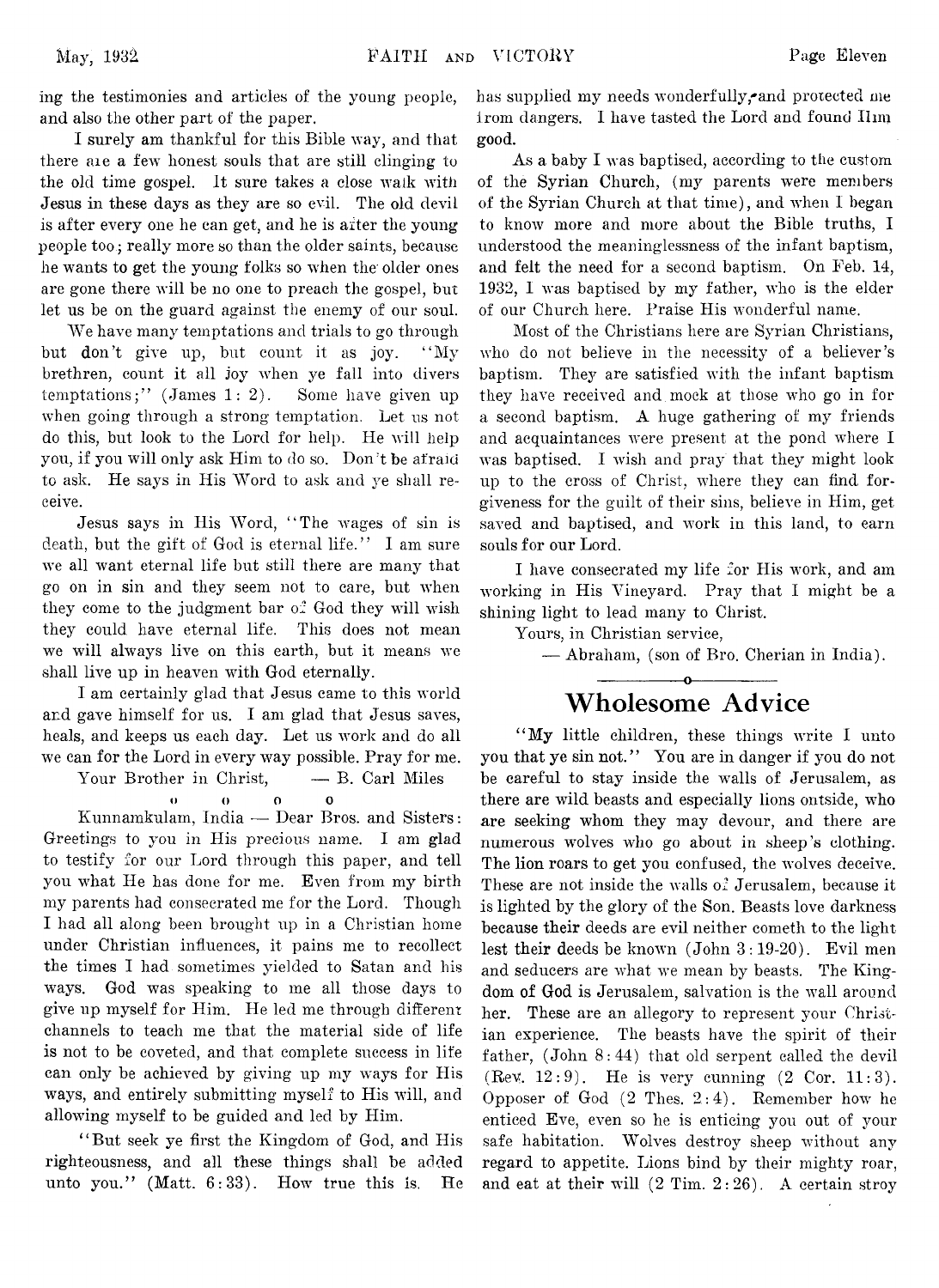**tells of a lion, having satisfied his appetite, found a man lying down. He would neither kill him, or give him a chance for his life, but kept him in bondage until he should become hungry. Another lion came along to oppose him. The battle liberated the man. Now, if you have been enticed outside the walls, or if you have never been inside, and want liberty, there is another lion, the champion, the lion of the tribe of Judah who shall set you free. He saith with a loud roar out o.' Zion, " Call on me in the day of trouble, and I will deliver thee," and will break the power of the pa -; of any lion. If you are children of this city, do not stray away from its walls, for the howlings of the wolves, and the roaring of lions are to be heard continually.**

**" If thine eye offend thee pluck it out, if thy** foot, cut it off." These are figurative sentences show**ing that if there are any affections, love, to look upon any thing, or go any place' using our eyes, feet, hands, to the satisfying the spirit of the world, cut it off.** pluck it out, cease from it, with the heart. You may **not understand it all at once, let the Holy spirit** you. Add to faith virtue. This is pureness of spirit. which takes in what you love, of the body, which takes **in how you act, where you go, what you say. Let your** conversation be in heaven. It also means hold to God **in adverse circumstances. Add knowledge, temperance, patiehce, Godliness. This latter means a close** observance of God's laws. Brotherly kindness charity · **the last and greatest of all will keep you from straying. Now in these last days, out of the many who were set on the walls as watchmen, some are turning traitor and letting down the bars, or leaving the gates open. Some of the children are staying out, becoming an easv prey to beasts.** Oh, watchmen, lift up thy voice to**gether and stand in the breaches. While traveling last summer our attention was forcibly drawn to the fact that it took much more labour now, than a few years ago to get young and old alike saved. The spirit of world is hardening their hearts. Many of them after** getting saved, are becoming an easy prey to the spirit **of indifference through lack of the preached word and are easily discouraged by the spirit of comnromise, but remember this, God never changes, and as ye received Christ Jesus, so walk ye in Him, and to yon who ar~ troubled, keep yourself pure, have no fellowship with •darkness, abstain from all appearance of evil. Let the God of peace sanctify you wholly, and pray God your whole spirit, soul and body, be preserved blameless unto the coming of our Lord Jesus Christ. Faithful is He that calleth you, who also will do it**

**Yours in Him, — A. E. Harmon.**

# **Extracts From Our Mail**

**A Sister living in Calif, sends in an article to be put in tract form. She is interested in getting the truth to the souls of men and willing to use her means with this end in view. We printed four thousand tracts for her, sending her five hundred at her request and will circulate the rest of them out to those who call for tracts. She sent means to pay for the tract printing and some over for the needs of the work or for Grandma Spradling if needed. It rejoices our hearts to hear from those who have a real burden for the work of the Lord and are standing true and pressing the battle on against sin and evil of every kind.**

**The printing work has and is being hindered by a lack of means to properly keep every phrase of the work up as it should be. We are not discouraged at all as we mean to keep right on printing and sending forth the real truth, whether the Lord permits little or much to be printed and sent forth. We have confidence in the saints that they will lister for and obey that "Still Small Voice" so that the • • all will move right on and souls will be saved and God glorified Saints of God are peculiar people and have faith in God and do not hoard their earnings as the worldly minded folks. They know that the same God who has given can give again as He has promised to give** good measure, running over and they believe Go l's **word. The worldly minded measure their strength by their bank account or property they hold.** The **'strength of the saints is from the Lord. Paul says, " I can do all things through Christ who strengthenth me."**

**\* # # # # #**

**A Brother in Missouri writes and asks us to pray for him as he is weak in body and the enemy tries him. He is interested in the spread of the gospel and enclosed a little means for the needs at the office, also asks us to send him some tracts to use in his work for the Lord. He said that he was spliting some wood that was very hard to split and as he was not strong it was very hard on him. The Holy Spirit spoke to him and said, " Holiness or Hell," which encouraged his heart and strengthened him with patience and reconciliation. The Word of God is still true to believers. " When the enemy comes in like a flood the Lord will** lift up a standard against him." Praise God for vic**tory through our Lord Jesus Christ.**

**I remember one time when I was under a great strain and very much oppressed by Satan; could not think of any thing that the Lord had ever done for**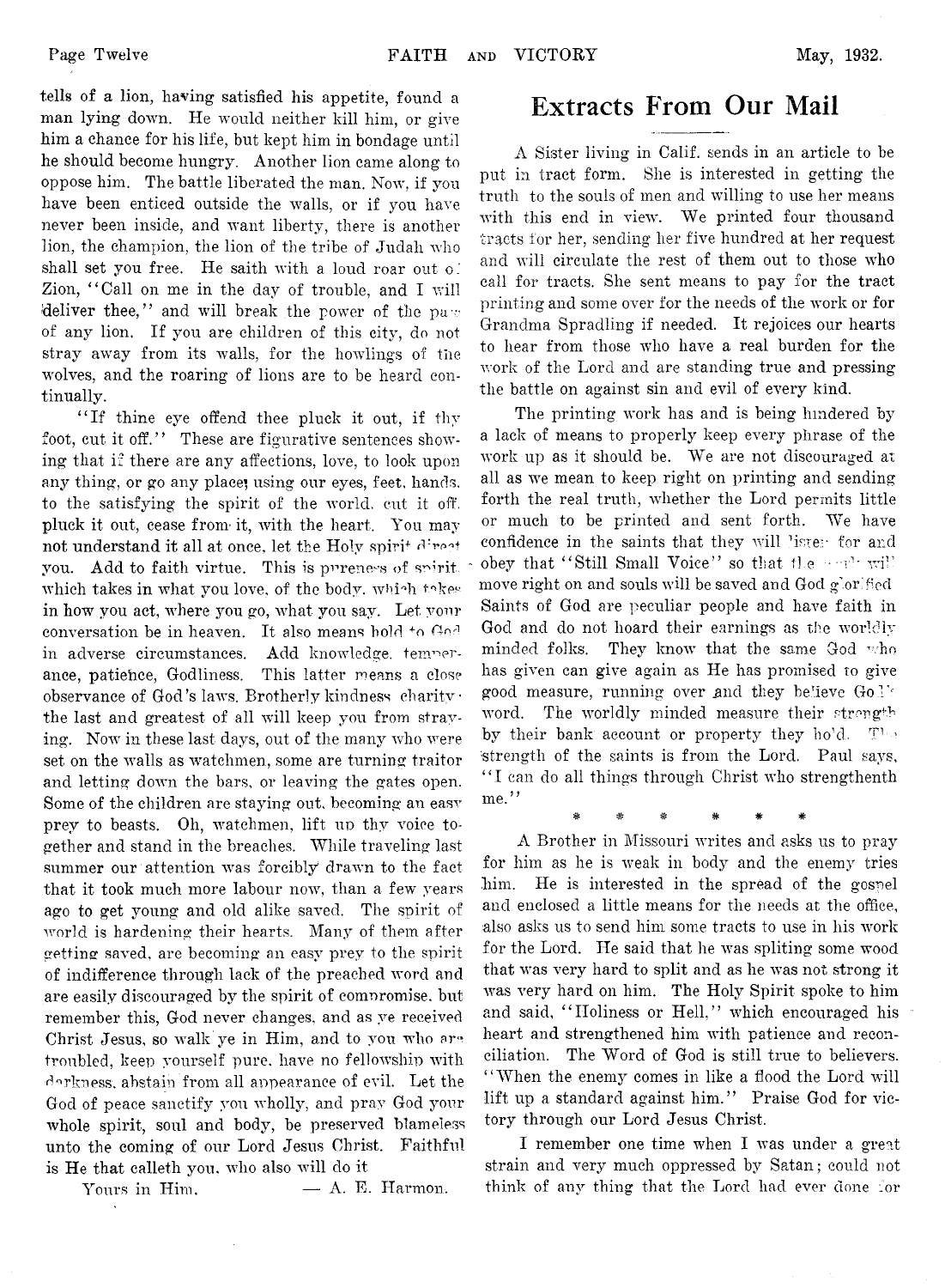**me much and the Spirit of God spoke to my soul and** quoted some scripture to me, saying, "Let every thing **that hath breath, praise the Lord." Satan had not succeeded in pressing the breath out of me** so **i oegan to praise the Lord and the burden lifted. Satan had to flee and I could think of an abundance of things that God had and was doing for me. Brethren the Lord will lift up a standard against Satan and all of his evil working power. Let us not be airaid bui go forward in Bis name. We will get through if we follow our captain.**

\* \* \* \* \* \*<br>\* \* \* \* \*

**A Brother from Calif, sends greetings and says in part; 4 4 This finds me saved and encouraged to press on and live true as the Word of God teaches us. Still standing for the old time truth; living to all I know and the faith that was once delivered to the saints."**

**He sends two dollars to help care for the aged Sister who has lost her mind.**

**If a number of the saints would set apart one, two or three dollars each month for Grandma Spradiing she could easily be cared for without us having extra burden in this way. The offerings for the printing work is insufficent to keep every phrase of the work up as it should be. It is rather discouraging to the young workers when much of the time we have nothing to give them. Each of our readers who are interested in the cause of God ought to lay aside** each week or month something for the "Lord's Print **Shop." It is the truth that makes men free and God has laid it upon us, and all who are willing to cooperate, to get this truth to the people. We have near seventy tracts printed on different subjects. It is necessary to continually keep them reprinted to have them in stock for the many calls received for tracts, and the paper in going out each month at less than half the cost that it should be were we to put it out on a commercial basis. We just felt impressed of the Lord to give our readers some knowledge of the work, as we know that there are many who like to** help the cause along if they just knew they were **giving it where it was really needed. We can not formulate any plan or set rule for God to work, but each one must work and do as God gives them knowledge. He is a law to each member. We continue to be lively members by obedience.**

**I recall to mind many years ago when I lived on the farm, and a certain religious paper gave notice of the need of thirty-five dollars to print a booklet. When I read this notice, the Lord laid it upon me to send the money. I have never doubted about God laying it upon the publisher to send out that infor-**

mation. I was only too glad to do something real in **the service of the Lord.**

**\*** *m* **\*>**

**Ohio -— Dear Brother and Sister Pruitt: I want co say that I enjoy reading** *Faith and Victory* **paper.**

**Sixty-eight years ago, when I was a boy of ten years, was the first time I remember the Lord dealing with me. I had been sick with the ague. One day my mother and I went to the village to do some shopping. While I was in the store I taken sick with ague chills; they would come every other day, then follow with fever. I had the chills and fever for three or four months. I had taken so much teas and quinine** that I could not bear the thought of having this **ague to come back on me. I had tried everything without any help. After coming home from shopping I had gone to bed until chore time. I went to throw down some hay. While in the mow I was about to Jmeel and pray when God spoke to me and said, 44 You are not serving me, you cannot expect me to heal you. ' '** but I said, "Take this ague away and never let it **come back and I. will serve you in the future." I did not know that I could accept Him right there, but He understood my childish mind. He also knew that I meant what I said, lie answered my prayer and that was the last of the ague. I never had it since.**

**As the years passed by I drifted into sin of all kinds; playing cards, thinking the saloon and dance hall was the place to have a good time. In order to get money to go to these places we got chickens, and turkeys, making riffling matches. The leader of this kind of work was a young man some older than myself. His given name was Ben. We started out one night to steal some chickens. We had gone about one half mile from my home when God, spoke to me and 1** stopped suddenly and said, "Ben, I have gone in **this work as far as I am going. I am ging to stop right here." lie began to swear and call me coward** and sissy and other taunting names. I said, "You can **call me what you will but I am going back home." This was my second dealing with God. I did not know anything about the New Birth, but I was glad that I obeyed. I have never stolen any thing since.**

**Five years later there came a local minister into our neighborhood and started a meeting, and quite a few were saved. Among those who were saved were three of my sisters. The following winter I went to the meetings and when I heard the story of how Jesus** left His wonderful home that He had with the Father **and came down to this sinful world, suffered and died that awful death upon the cross that all might come to Him and be saved, even me, so what else could I do but**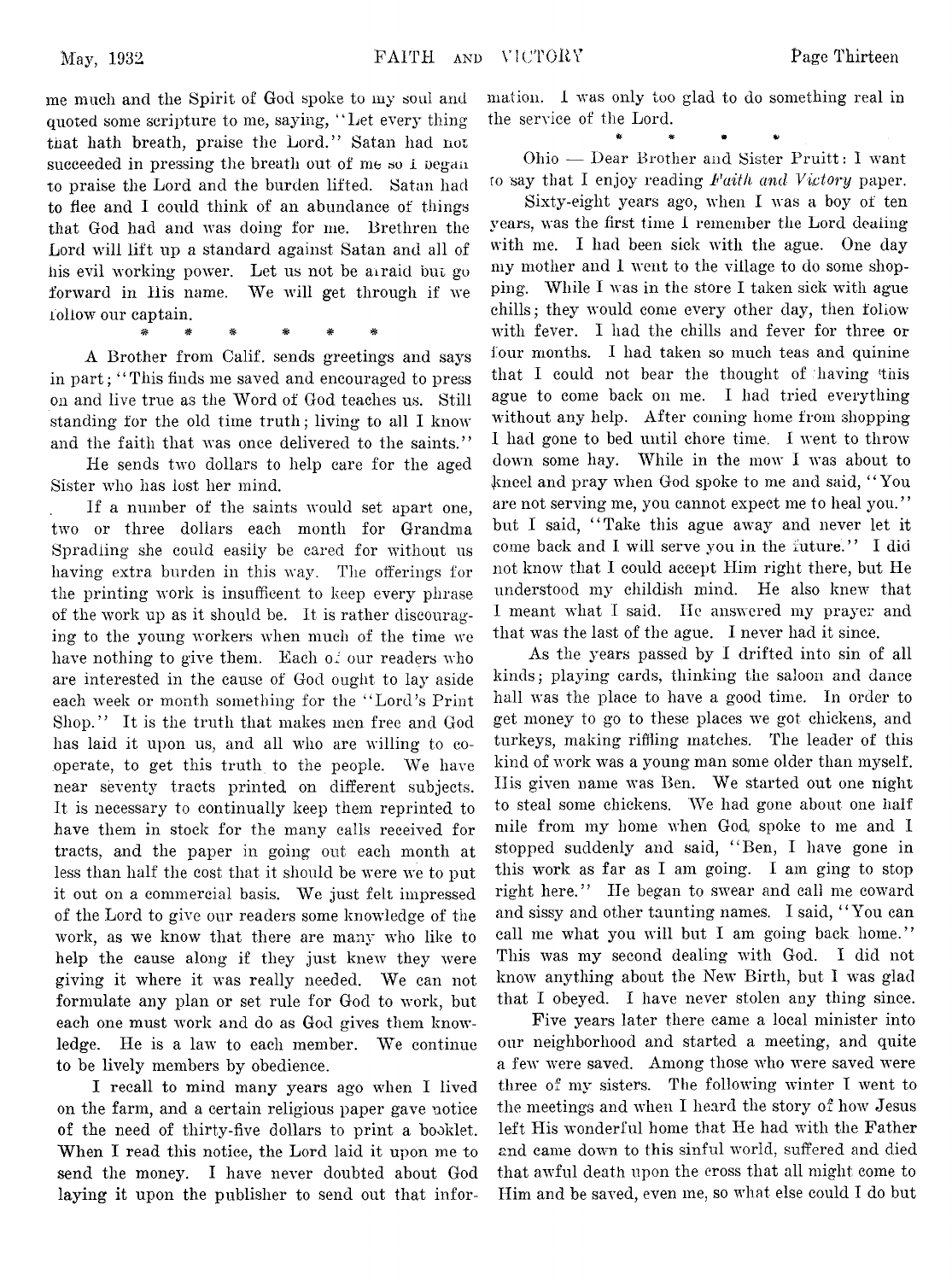**say, I will not let Thee die in vain, and also I must pay my vow which I made ten years before when He healed me of ague. I gave my heart to Him, and I was made a new creature and all things became new. Old things passed away, and the things I once loved I now hate, and things I hated I now love. This took place 58 years ago and I am not tired of the way yet, and I want to say right here that I have never had any desire to go back in the world. I have never been inside of a saloon but once through mistake. Cursing and swearing was one of my worst sins, but I have never taken His name in vain since. I 'm also clean from that filthy habit of tobacco. I have many more things to tell of what God through Christ has done for me, but I must not give too long a testimony.**

**Before I close I want to tell what He did for me five years ago. I had a cancer on both cheeks. It had been coming for years, and m**3**" wife and children often said, papa, you ought to see a doctor, but I let it go until five \rears ago. It got so bad I could not shave over it, so I went to see two different doctors and they told** me I would have to go to a specialist. On my way **home I talked to the Lord about it. Told Him I had** trusted Him for healing for many years, and I was **going to trust Him for the healing of m**3**" face. When I got home I told my wife I had been to see the doctor** and he advised me to go to a specialist. She says, are **you going? I told her I had gone already, and she** knew what and who I meant. Well, six days later that **itching and crawling sensation was gone and in ten day s I shaved right over it and there has not been a sign** 0**f it since. Thanks be to God who will heal our diseases, and who has said, "No good thing will He** withhold from them that walk uprightly."

"When the Son of man cometh, shall He find **faith on the earth?" Without faith it is impossible to please God, and he that cometli to God must believe that He is a rewarder of those that diligently seek** Him. My desire and prayer are expressed in the fol**lowing poem. May' God bless the true Church of Cod.**

> **Lord, fill my heart with truth and grace, So I with J**03**" may" fill** *my* **place. Without this grace I sure will fail, But with this gift I can prevail.**

**I also do more faith desire.** And fill my heart with holy fire; **Then I can surely win the race, And then behold my Savior's face.**

0 **, may ni**3**r lips speak naught but good, So I ma**3**" love the brotherhood,**

 $\overline{a}$ 

**And say nothing bad of even those Who desert and the truth oppose.**

**Make me humble, meek and mild, Trusting like a little child; Not desiring my own way, But always ready to obey.**

**— John Royer.**

0 0 0 0  $\ddot{\mathbf{O}}$ **Anthony, Kansas —Dear Bro. and Sister Pruitt : In Jesus' name I greet you. I know today I am saved, pressing on to Glory-land. Praise God. We're having real good meetings. Lord is blessing, encouraging** and caring for His precious Word. Am glad we are **settled on the Word, for we know it's the only thing that will stand when this old world is in fiames. We can rejoice we have been true.**

**I read in the paper concerning the care of our aged Sister who is left here for a purpose. It seems** strange sometimes when young use<sub>ul</sub> ones are taken, **and ones who can't care for themselves are left. Some ask, why? The only answer I can give is: "God's ways are past finding out," and "he that doeth the** will of my Father, the same is my mother," etc. So we **are a tried and tested people. Sometimes, it seems these things have been neglected or overlooked. Now the light is shining and the test has come. Who wiii** rally to their duty and do what they can. I believe **Grandma is a mother in Israel, and I know the burden has become somewhat grievous because of lack of duty** 011 **all different congregations. I pray God to stir up** cur pure minds in the way of remembrance. If every **congregation would obey" 1 Cor. 16: 2 there would bo plenty of means to support the poor in the Church; no need of insurance or burial policies. May the dear** Lord bless, encourage and help us to do His blessed **will.**

Bro. Pruitt, we are praying for you and yours. **.Enclosed you will und** \$5.43 **from the Church** and **S. S. to be used for the nee:**1**s of our dear afflicted Sister.**

**Your saved Sister for the whole truth,**

**— Allie McAdams**

**o o o 0 Neosho, Mo. — Dear saints: I write in Jesus' dear name. I have living faith in our leal God, for He certainly answers prayer. In James the 5th chapter, He tells us just what to do when we get sick.**

**I will just tell you what He did for me. I was very sick. Almost at the last my husband and children and saints were around my bed, looking for the** last. May son said, mama, you will never be any cold-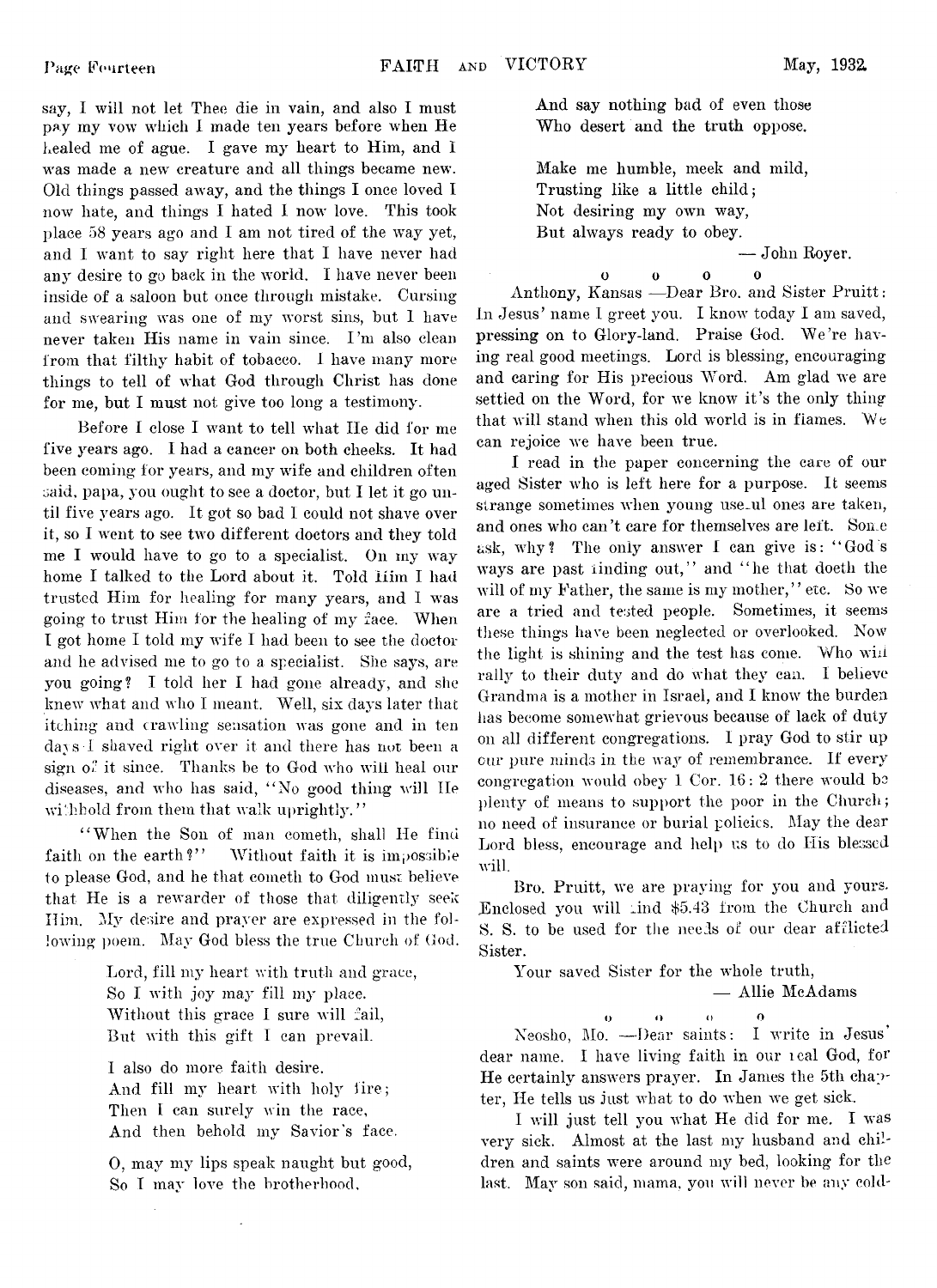**er when yon do die. I did not know anybody. The neighbors and friends were here. They were so sure I was going that they called for sheets, and the men fixed the road for the hearse to come over, but the prayer of faith was prayed about three o'clock in the morning, and the good faithful God of heaven answered prayer and I was healed. Glory to His precious name. What our God can do for one, He can do for all that have their trust in Him. Praise His name.**

**I hope this will encourage somebody to put their trust in a faithful God. Your Sister,**

**— Mrs. W. B. Reece.**

### **&&&&&&&&&**

**Dear Saints scattered abroad: Greetings in Holy love. This morning finds me saved and determined to stand by the truth as I first learned it when the saints were all so filled with the real love of God and standing clear from the compromise. Some feared I would go with the compromise, but now since some' are broadening out and letting down, they say I am fanatic. I am glad there is a place in Jesus where we can enjoy the sweets of heaven without leaning to the right or to the left. By the grace of God I have been able to keep balanced on the Bible and know His grace is sufficent to keep me to the end.**

**We want all the saints everywhere to begin ;o make ready for the camp meeting which will begin here in Springfield, Mo. this year, Aug. the 18th, Lord willing. Let's begin to pray for the camp-meetings everywhere. Remember the date here is Aug. the 18th.**

**Yours, saved today, — Mrs. L. V. Anderson 731 S. Missouri Ave. Springfield, Mo. o o o o**

**Richland, Mo. —Dear Sister Pruitt : Greetings in Jesus' dear name. This morning finds me still in the strait and narrow way, determined to go all the way at any cost, 0, what a mighty God we servo; one we can depend upon in all troubles and sickness. I can praise the Lord for health. It pays to live for the Lord even in the very hardest trials. 0, what is it in this world for me to want to go back in sin. It makes our heart sad to see precious souls going on in sin. Don't seem to even stop to think one moment o: where they are going to spend eternity or how soon they will be called away.**

**I pray God's richest blessings upon the workers there and that every need will be supplied. May God bless each and every one and keep them in His humble service. A Sister, — Fannie Brown.** \*\*\*\*\*\*\*\*\*

**Phila, Pa.—Greetings in Jesus name: Received the nice lot of tracts, also the sample copy of your** **paper called** *Faith and Victory.* **Received much blessing in reading your paper and will distribute it, as I send many tracts and Christian literature out, also give them out. I write to the sick and shut-ins and give instructions of Divine Healing (free). We also have a prayer meeting every Thursday night where we take up the requests and pray for the sick. God has and is marvelously answering prayer.**

**Enclosed find stamps for the Lord's work. I am very happy in the service of the Lord. Nearly 23 vrs. ago I accepted the Lord as my physician, being then** a woman of many ailments but Jesus healed me end **has been our physician in our home ever since. The Lord bless you and your work.**

With Christian love, **— Mrs. A. Woehr** 

**o o o o Richland, Mo.—Dear Readers of the** *Faith and Victory* **paper: I am thanking the dear Lord for salvation. The Lord truly has been good to me, for which I am praising Him. I am glad He remembered me** when I was out in sin, and never gave me up, but **pleaded with me until I gave my heart to Him, although I have not always been true since the Lord saved me. Over 5 years ago I backslid and wandered away from God for over a year before I found the way back to the Lord. There was one thing that stood between myself and God that I was not willing to confess to the one whom I had wronged. I would promise the Lord time and again I would do it, but the devil would say, " If you do it they will never have real confidence in you any more. " So I just kept listening to the devil and going farther away, eve i** to reading the "foolish stories" and "funny papers." **(This seems to be a small thing with some people, even professed saints) but I know I would not go back to the things the Lord saved me from and keep clear before God. When I came to God and repented with a1! my heart and promised to make everything right and obey His voice, He freely forgave me and thank the dear Lord I do not have to obey the enemy any more, but Jesus gives me victory and keeps me each day in His love.**

**He will forgive and help all who will return to Him. " Oh, taste and see that the Lord is good." (Psa. 34:8). —Mary Glover** n n o o

**Bloomsburg, Pa. — Dear Saints at Faith Pub. House: Greetings to you in Jesus' name. Today T feel the love of God so warm in my heart that I want to testify to the world of His goodness to me. I am thanking my dear Lord Jesus Christ for keeping me in**